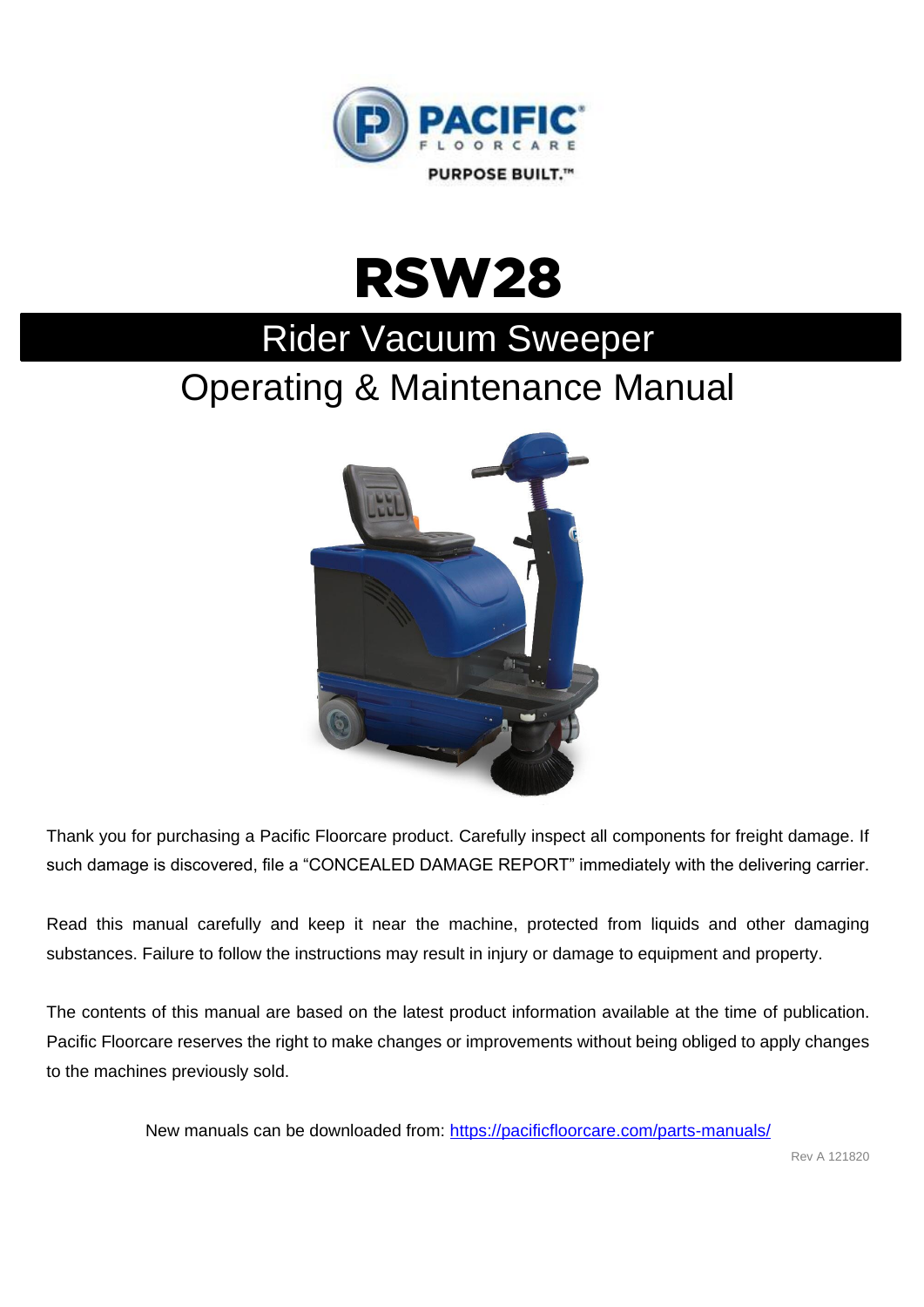## **TABLE OF CONTENTS**

| 1. GENERAL INFORMATION                         | Page<br>3      |
|------------------------------------------------|----------------|
|                                                | 3              |
|                                                | 3              |
|                                                | 3              |
|                                                |                |
| 2. FEATURES AND SPECIFICATIONS                 |                |
|                                                | 6              |
|                                                | 6              |
|                                                | $\overline{7}$ |
| 3. SAFETY                                      |                |
|                                                | 8              |
|                                                | 8              |
|                                                | 8              |
|                                                | 9              |
|                                                | 9              |
|                                                | 10             |
|                                                | 10             |
|                                                | 12             |
|                                                | 13             |
|                                                |                |
| <b>INSTRUCTIONS FOR STARTING AND USE</b><br>4. |                |
|                                                | 15             |
|                                                | 16             |
|                                                | 16             |
|                                                | 16             |
|                                                | 17             |
|                                                | 17             |
|                                                | 18             |
|                                                | 19             |
|                                                | 19             |
|                                                | 20             |
|                                                | 21             |
|                                                | 21             |
|                                                | 22             |
|                                                | 22             |
| 4.7.6. Filter shaker motor maintenance         |                |
| <b>MAINTENANCE</b><br>5.                       |                |
|                                                | 23             |
|                                                | 23             |
|                                                | 24             |
|                                                | 24             |
|                                                |                |
|                                                | 24             |
|                                                | 24             |
|                                                | 24             |
|                                                | 25             |
|                                                | 25             |
|                                                | 26             |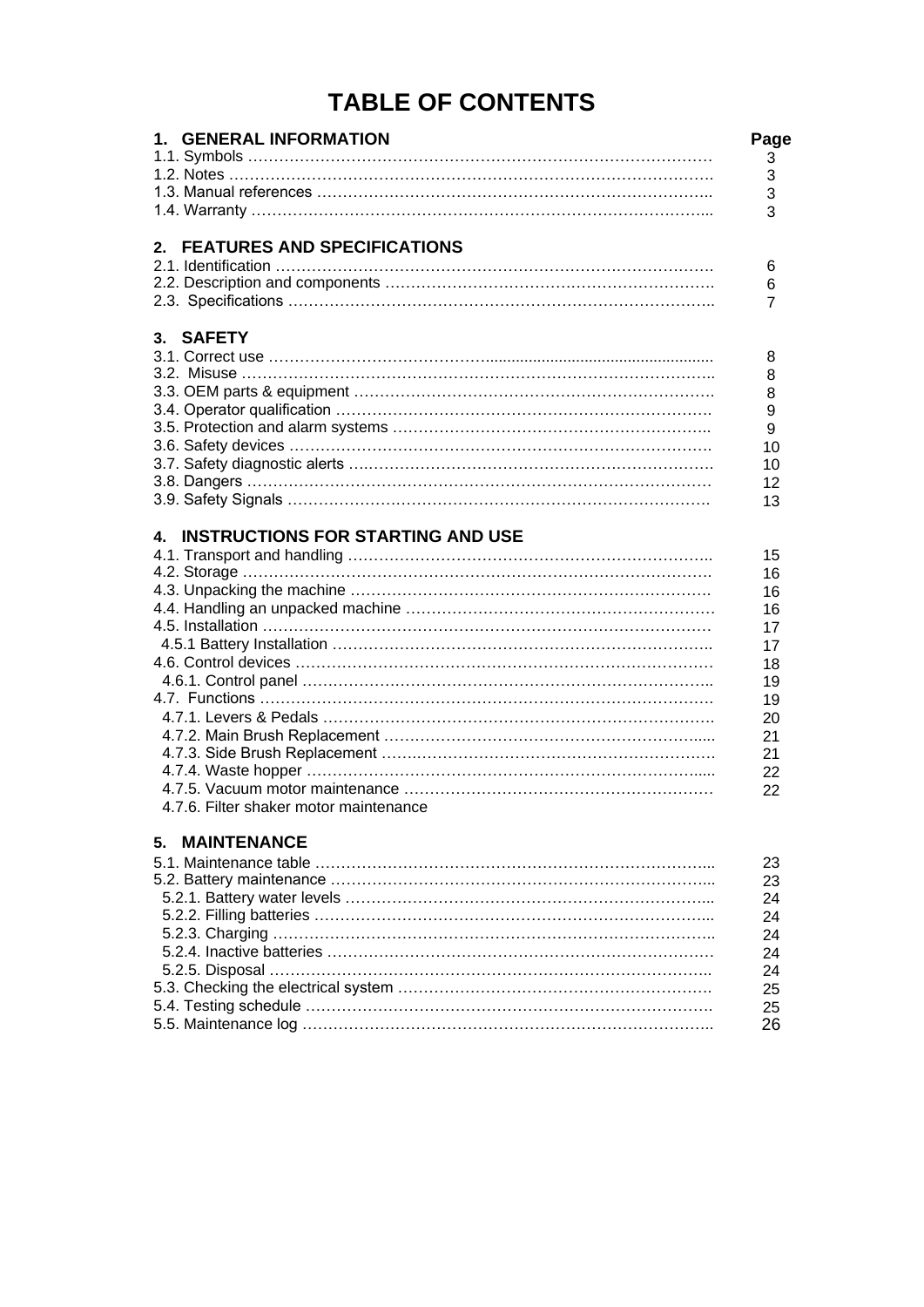## **1. GENERAL INFORMATION**

## *1.1. SYMBOLS*

| This symbol is used to alert the operator on procedures or precautions that must be<br>followed to avoid injury or damage |
|---------------------------------------------------------------------------------------------------------------------------|
| This symbol is used to inform the operator on general information                                                         |

## *1.2. NOTES*



*All rights reserved to copy, totally or in part, and transmission to third parties by mechanical, electronic or whatever means, without the expressed permission of the manufacturer.*

*This manual was delivered with the RSW28, of which it constitutes an integral part. This manual shall remain with the equipment in the event of an ownership transfer. Please keep in a safe place. Purchaser is responsible to forward this manual to any responsible parties.*

*Pacific Floorcare shall be held harmless for any kind of possible damages caused by persons and/or things due to non-observance of instructions in this manual.*

*Pacific Floorcare reserves the right to make equipment changes or updates without notice. Therefore, data and information contained in this manual could have changes and/or updated notes.*

## *1.3. MANUAL REFERENCES*

This manual ensures easy and safe use of the machine, as recommended by European Directives about product security.

It is recommended all authorized operators read this manual in its entirety before operation. This manual must also be used as procedural reminders or for the training of a new operator.

Pictures or drawings are used for reference and may differ from the physical machine.

Special symbols, **bold type** and/or *italicized text* are used to gain the attention of the reader on important information, particularly for safety.

List of revised pages can be found to the end of this manual.

#### *1.4. WARRANTY*

.

Terms and conditions of warranty are stated below

#### OBJECT OF WARRANTY

The RSW28 Sweeper has been conceived and built for long-term, trouble-free use. In the event a problem should arise during the warranty period, Pacific Floorcare will, at its discretion, repair and/or replace defective parts which have shown premature breakage or wear and tear caused by defective materials or workmanship.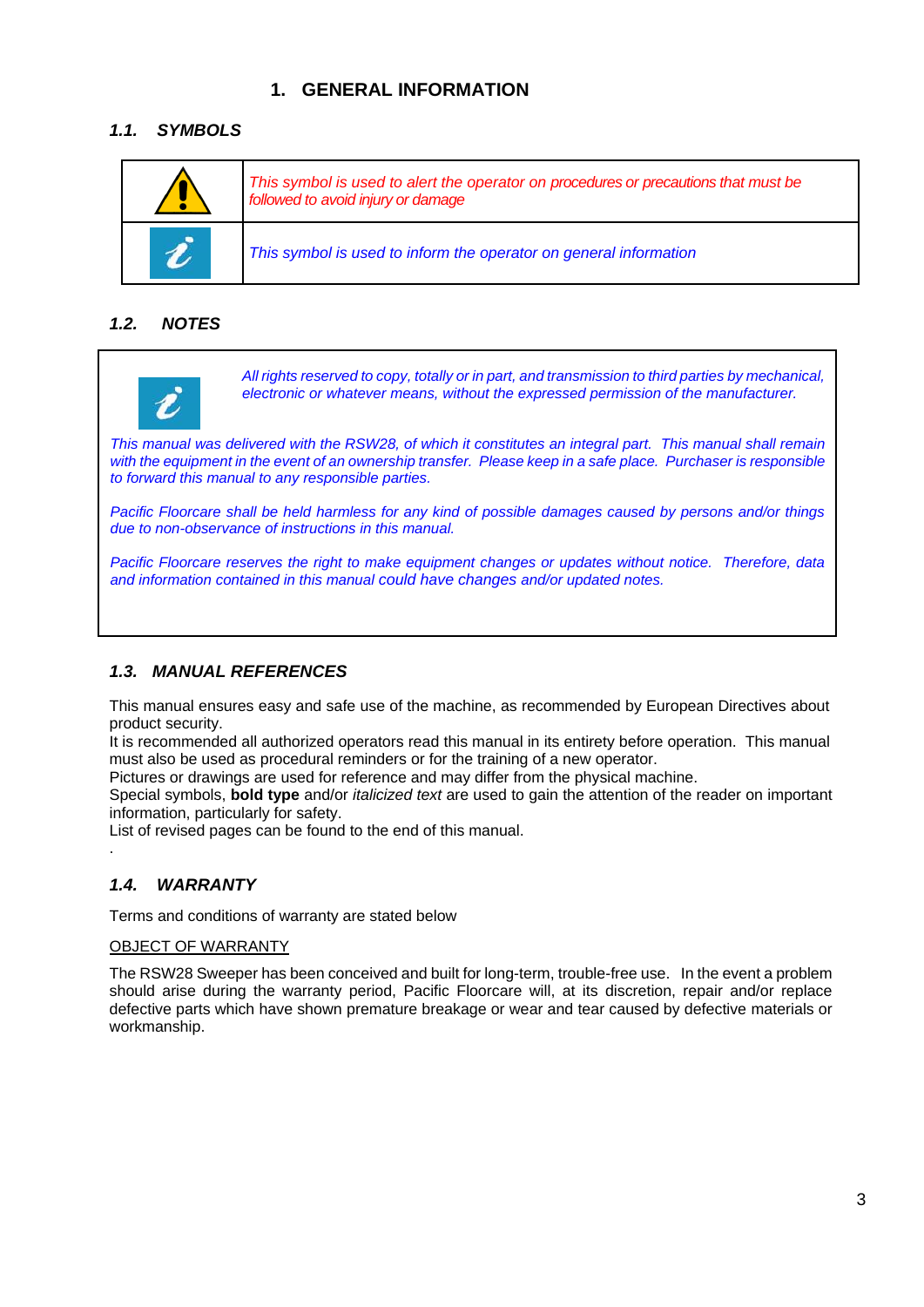Warranty does not cover the following:

- Failure to following the procedures and operation instructions included in this manual.
- Equipment modifications without the approved written consent of Pacific Floorcare.
- Non-use of genuine wear parts.
- Repairs made by unauthorized personnel.
- Improper or missing maintenance.
- Natural calamities or Acts of God.

#### WARRANTY TERMS

Labor: Only a Pacific Floorcare Authorized Service Provider with a written factory service agreement may evaluate and/or repair Pacific Floorcare equipment. Labor for any warranty repair is authorized for one (1) year following the date of sale to the end-user. Once an Authorized Service Provider has been identified, it is the end user's responsibility to contract repairs. The authorized service provider will file any verified warranty claims with Pacific Floorcare in accordance with the written factory agreement.

Parts: Parts determined to be defective are covered for three (3) years following the date of sale to the enduser. Pacific Floorcare reserves the right to inspect defective parts prior to crediting any warranty claims.

**AGM Maintenance Free Batteries:** In addition to the terms above, any original equipment Pacific Floorcare Battery which becomes unserviceable under normal use within two (2) years (730 days) from date of sale to the original user will be repaired or replaced with one of equal specification with no charge to the user.

**Disclaimer:** This warranty limits Pacific Floorcare's liability to the repair of the equipment and/or replacement of the defective parts and does not include incidental or consequential damages arising from the use of a Pacific Floorcare machine whether defective or not. This warranty is in lieu of all other expressed or implied warranties and is extended to the original purchaser/user only.

**Return Material Authorization (RMA):** Warranty credit or replacement of returned parts is subject to an incoming inspection of those items.

#### EXCLUSIONS

Warranty does not cover normal wear parts and materials (brushes, squeegee blades, etc…).

#### APPLICATION

In order to establish potential failure cause(s) and so the warranty may be applied, it may be necessary for the defective components need to be sent to Pacific Floorcare. Repairs, replacement or substitutions under the provisions of the warranty will be made at Pacific Floorcare's discretion.

#### AUTHORIZATION

Authorization must be granted by Pacific Floorcare's technical service department either in writing or by phone. To properly start a warranty claim the following information must be provided:

- Machine model as shown on the equipment label (reference section 2.1)
- Machine serial number as shown on equipment label (reference section 2.1)
- Detailed description of issue and relevant information on how the issue happened or was discovered
- Part number and position of possible defective component as referenced from spare parts list

#### GOODS TO BE RETURNED – RETURN MATERIAL AUTHORIZATION (RMA)

In the case of goods to be returned for warranty replacement, it is necessary to have written acceptance from the Pacific Floorcare technical service department. A Return Material Authorization (RMA) number will be issued.

All defective parts must be carefully packed in order to avoid further damages during transport.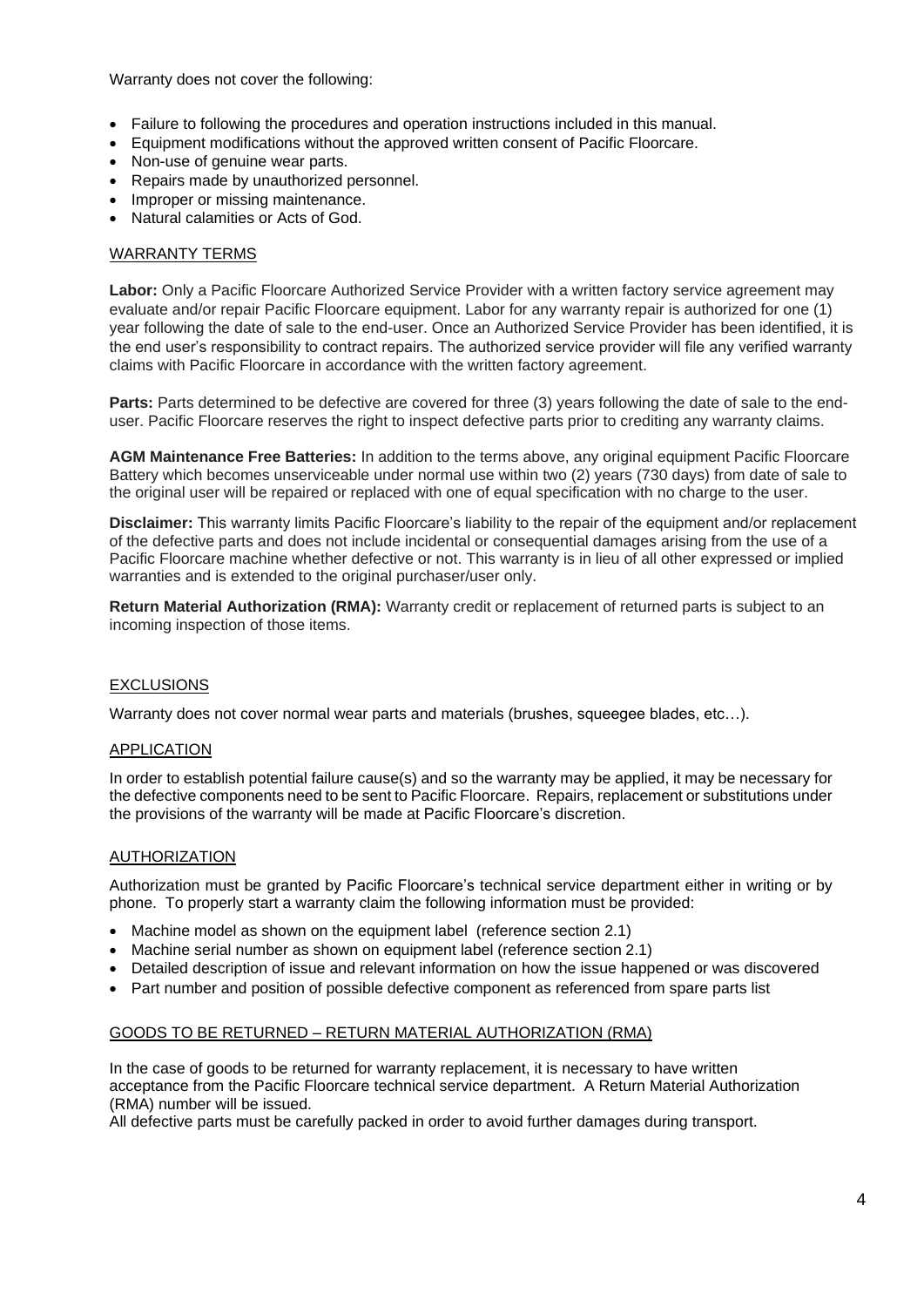Goods must be shipped with the following information:

- **Serial number of the equipment**
- **Part number of the defective part (if known)**
- **Detailed description of the defect and of the conditions where it happened**
- **RMA clearly written / applied to the outside of the shipping box**

In case of defective electronic goods, please return them separately from other materials, in order to help us properly handle dangerous waste goods and recycle.





*Missing information may result in denial of warranty.*

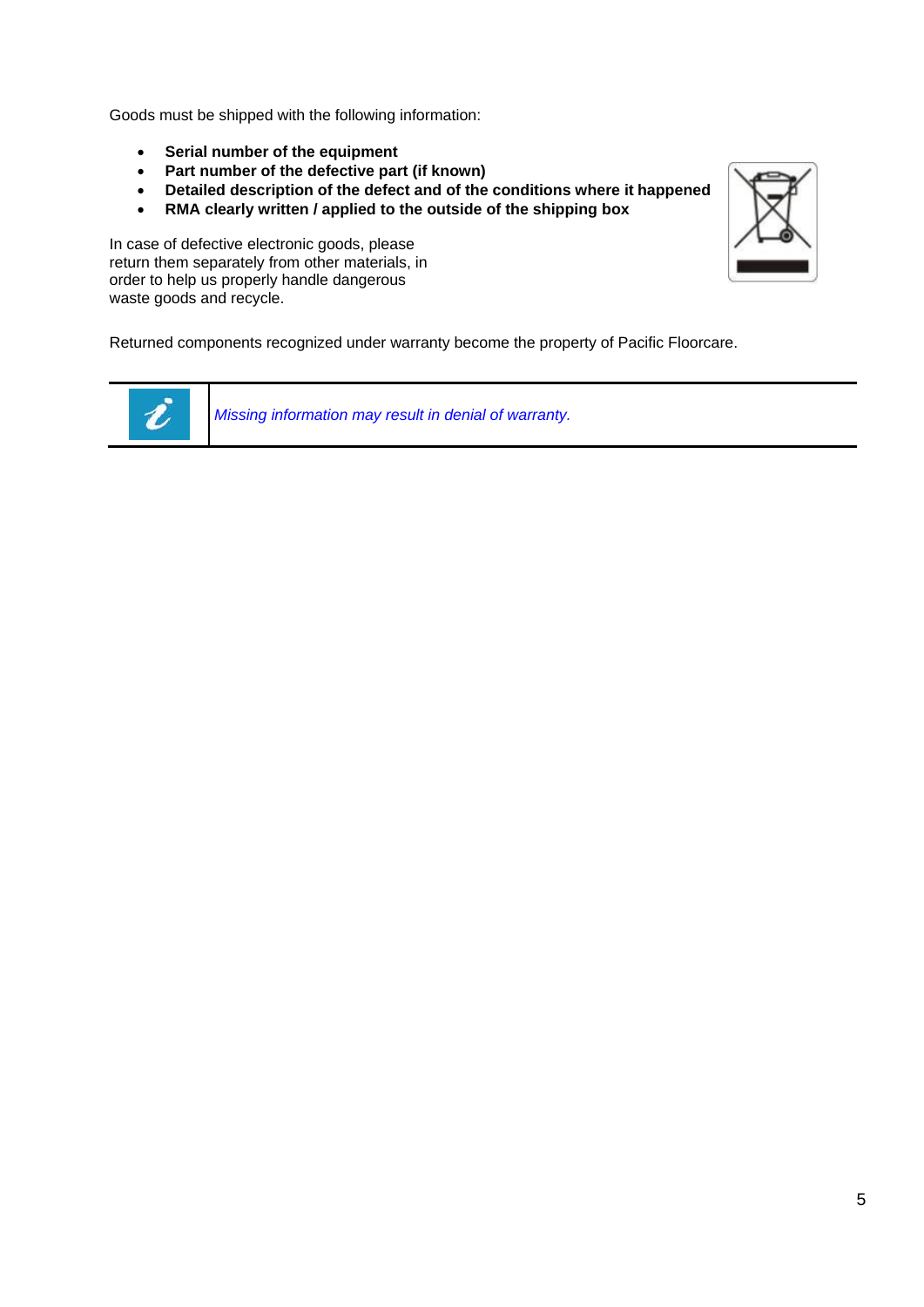## **2. FEATURES AND SPECIFICATIONS**

## *2.1. IDENTIFICATION*

The silver label placed on the steering column will identify the machine model, serial number and date of manufacture.

| <b>Pacific Floorcare</b> |           |   |    |                    | <b>MADE</b> |                     |
|--------------------------|-----------|---|----|--------------------|-------------|---------------------|
| Muskegon (MI), USA       |           |   |    | IN<br><b>ITALY</b> |             |                     |
|                          | Mod RSW28 |   |    | S.N                |             | $\mathbf{2}$        |
|                          |           |   | Hz |                    |             | 0<br>$\overline{2}$ |
| Κg                       |           | А |    |                    |             | 0                   |



**Figure 2.1**



*Do not remove or tamper with the identification label. It should remain legible and affixed on the machine.*

## *2.2. DESCRIPTION AND COMPONENTS*

The RSW28 rider vacuum sweeper is designed for the care of flat surfaces through the process of brushing and collection of dirt and debris into an onboard waste hopper. The system of power is supplied by a series of batteries, which power all the motors and the electrical controls.

By means of a rotating brush set in the front of the machine, dirt and debris is put to the middle of the machine. The main brush then moves dirt and debris into the waste hopper. This machine must be used on dry surfaces.

From the seated position the operator can control the function of the machine from the steering column control panel. There is also a battery level indicator on the control panel.

Control panel functions:

- $\triangleright$  Select forward or reverse
- $\triangleright$  Throttle
- > Horn
- $\triangleright$  On / off key switch
- $\triangleright$  Shake the filter
- $\triangleright$  Brush controls
- $\triangleright$  Waste recovery

Each machine is inspected during the manufacturing process and the final quality check is done before shipping the machine.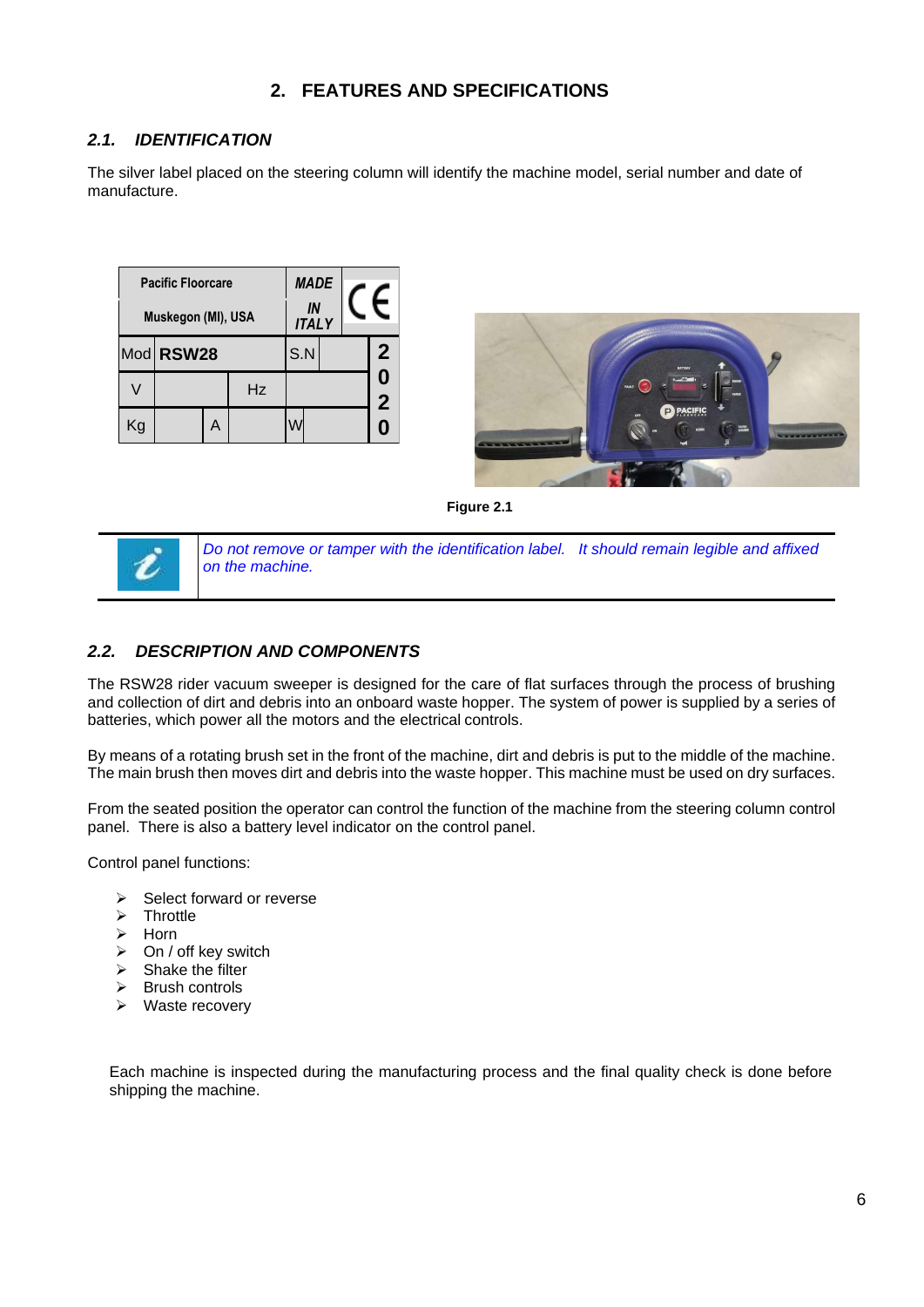## *2.3. SPECIFICATIONS*

|                                   | <b>RSW28</b>                                       |
|-----------------------------------|----------------------------------------------------|
| <b>SWEEPING WIDTH</b>             | 28.7 in / 728 mm                                   |
| <b>CLEANING CAPACITY UP TO</b>    | 39,180 ft <sup>2</sup> /h / 3640 m <sup>2</sup> /h |
| <b>RUN TIME</b>                   | 4 hrs                                              |
| <b>WASTE HOPPER CAPACITY</b>      | 2,448 cu in. - 10.6 gal / 40 ltr                   |
| <b>FILTERING SURFACE</b>          | 32.3 ft <sup>2</sup> / 3 m <sup>2</sup>            |
| <b>GENERAL TECHNICAL DATA</b>     |                                                    |
| <b>MECHANICAL DRIVE</b>           | <b>REAR</b>                                        |
| <b>MECHANICAL DRIVE</b><br>(type) | <b>DRIVING WHEEL</b>                               |
| <b>FORWARD SPEED</b>              | 0-3.1 mph / 0-5 km/h                               |
| <b>MAX SLOPE</b>                  | 8 %                                                |
| <b>NOISE LEVEL</b>                | 65 dB                                              |
| <b>TURNING RADIUS</b>             | 68.9 in / 1750 mm                                  |
| <b>ELECTRIC SYSTEM</b>            |                                                    |
| <b>POWER</b>                      | 24 V                                               |
| CENTRAL MOTOR BRUSH               | 1 x 650W/24V                                       |
| LATERAL MOTOR BRUSH               | 1 x 60W/24V                                        |
| <b>TRACTION MOTOR</b>             | 200W/24V                                           |
| <b>VOLTAGE</b>                    | 2 x 12V-157A/h                                     |
| <b>DIMENSIONS AND WEIGHT</b>      |                                                    |
| <b>LENGTH</b>                     | 40.9 in / 1040 mm                                  |
| <b>WIDTH</b>                      | 27.2 in / 690 mm                                   |
| <b>HEIGHT</b>                     | 47.2 in / 1200 mm                                  |
| <b>CENTRAL BRUSHES</b>            | 10.2 x 23.2 in / 260 x 590 mm                      |
| <b>LATERAL BRUSHES</b>            | 7.9 in / 200 mm                                    |
| <b>WEIGHT</b> (without batteries) | 242.5 lbs / 110 Kg                                 |
| <b>WEIGHT</b> (with batteries)    | 357.1 lbs / 162 Kg                                 |



*Specifications may be changed without notice*

| <b>MEASUREMENT UNITS CONVERSION</b> |                                                                     |                 |                            |
|-------------------------------------|---------------------------------------------------------------------|-----------------|----------------------------|
| ∣ Length                            | 1 inch = $1" = 25,4$ mm                                             | <b>Power</b>    | 1 kW = 1,36 CV = 1,34 BHP  |
|                                     | <b>Temperature</b> $T(K) = t (°C) + 273 / t (°F) = 1,8 t (°C) + 32$ | <b>Pressure</b> | 1 bar = 100 kPa = 14,5 psi |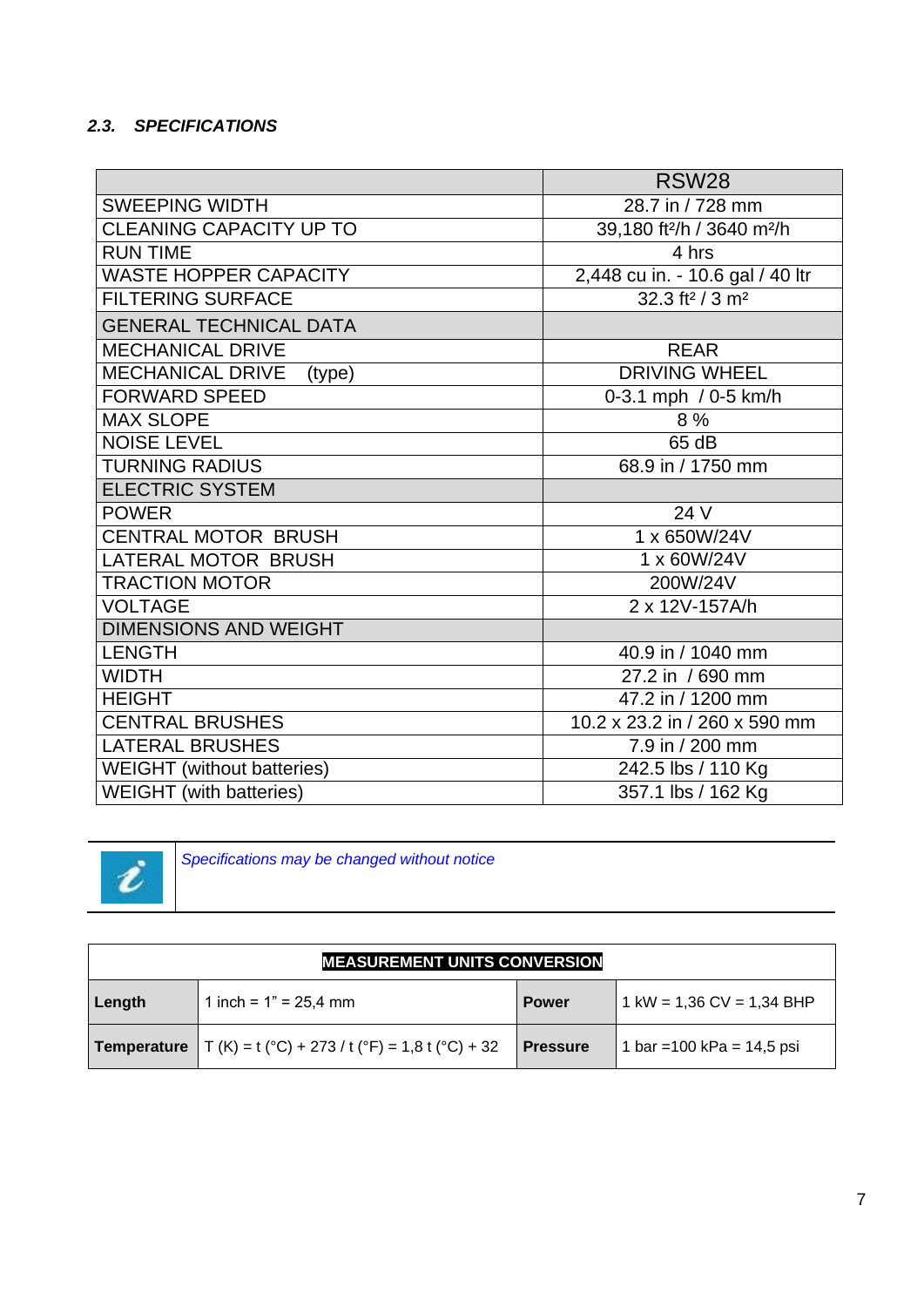## *3.1. CORRECT USE*

*The RSW28 has an intended use to clean flat floors or floors with maximum slope of 8%.*

#### *3.2. MISUSE*



ł

*Read all machine labels and do not cover, alter or remove labels.*

*Pacific Floorcare will not be held responsible for improper use of the machine.*

## *3.3. OEM PARTS & EQUIPMENT*

In order for the machine to function properly, only use original equipment replacement parts. Please contact the Pacific Floorcare Technical Service department for assistance.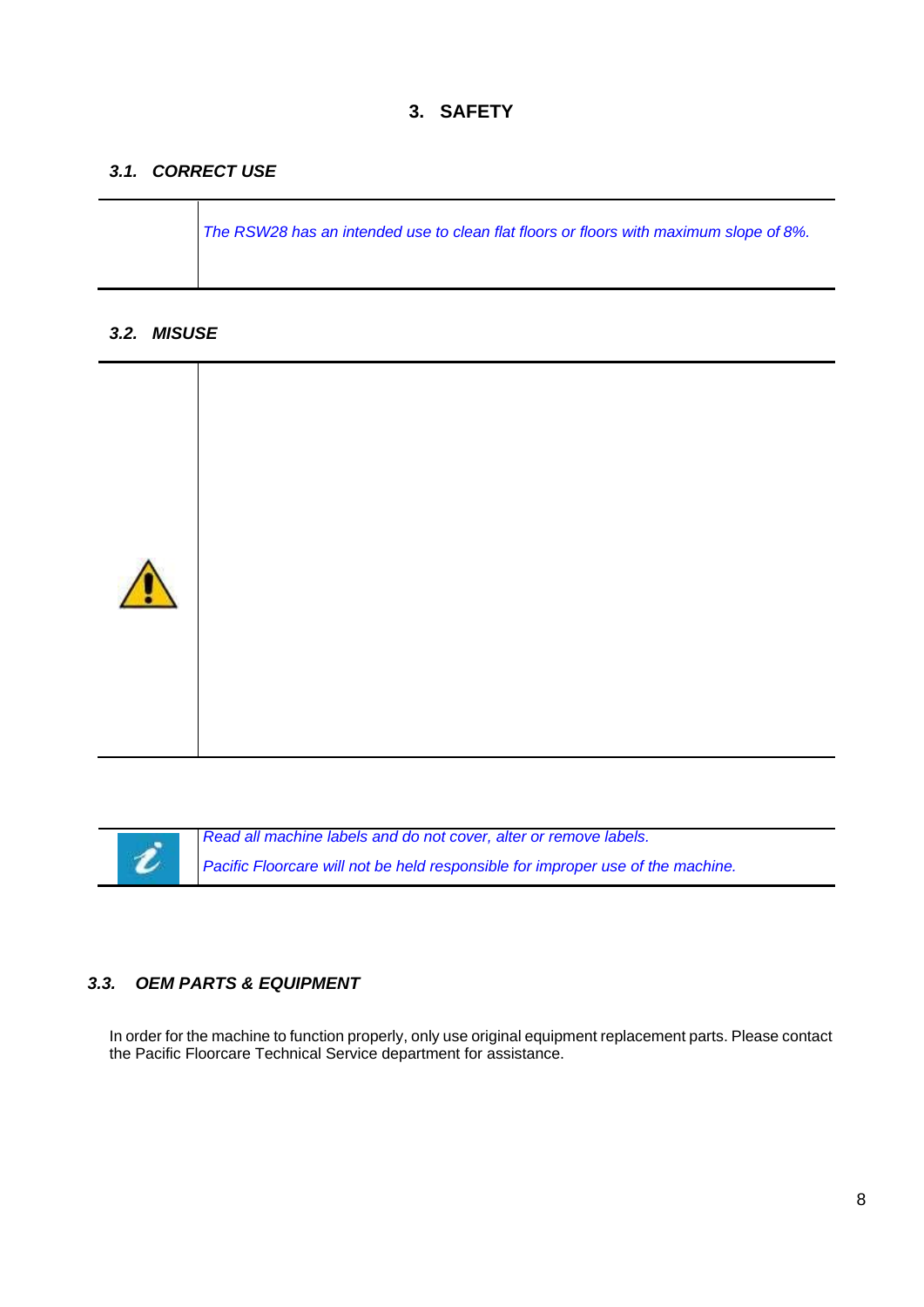## *3.4. OPERATOR QUALIFICATION*

Operator qualifications for different machine uses

| <b>OPERATION TYPE</b>        | <b>OPERATOR QUALIFICATION</b> |
|------------------------------|-------------------------------|
| Use / Inspection             | Properly trained operator     |
| Installation / removal       | Authorized technician         |
| Mechanical parts maintenance | Authorized technician         |
| Electrical parts maintenance | Authorized technician         |
| Routine maintenance          | Properly trained operator     |
| Dismantling and disposal     | Authorized technician         |

We recommend properly training operators before machine use. We recommend operators read and understand information and procedures outlined within this manual.

> *Pacific Floorcare is not responsible for any possible damage to people and/or things caused by the non-observance of the instructions dealt within this manual.*

## *3.4. PROTECTION AND ALARM SYSTEMS*



*It is forbidden to tamper with protection and alarm systems. They must be in proper working order at all times. We recommend verifying periodically they are functioning properly.*

## **Central brush protection**

Pacific Floorcare RSW28 is equipped with a central nylon brush which rotates when the machine is working. The central brush is protected on both sides by a stainless-steel panel and two cases which avoid contact with dangerous components. These protection devices must remain properly installed for the safety of the operator and proper machine operation

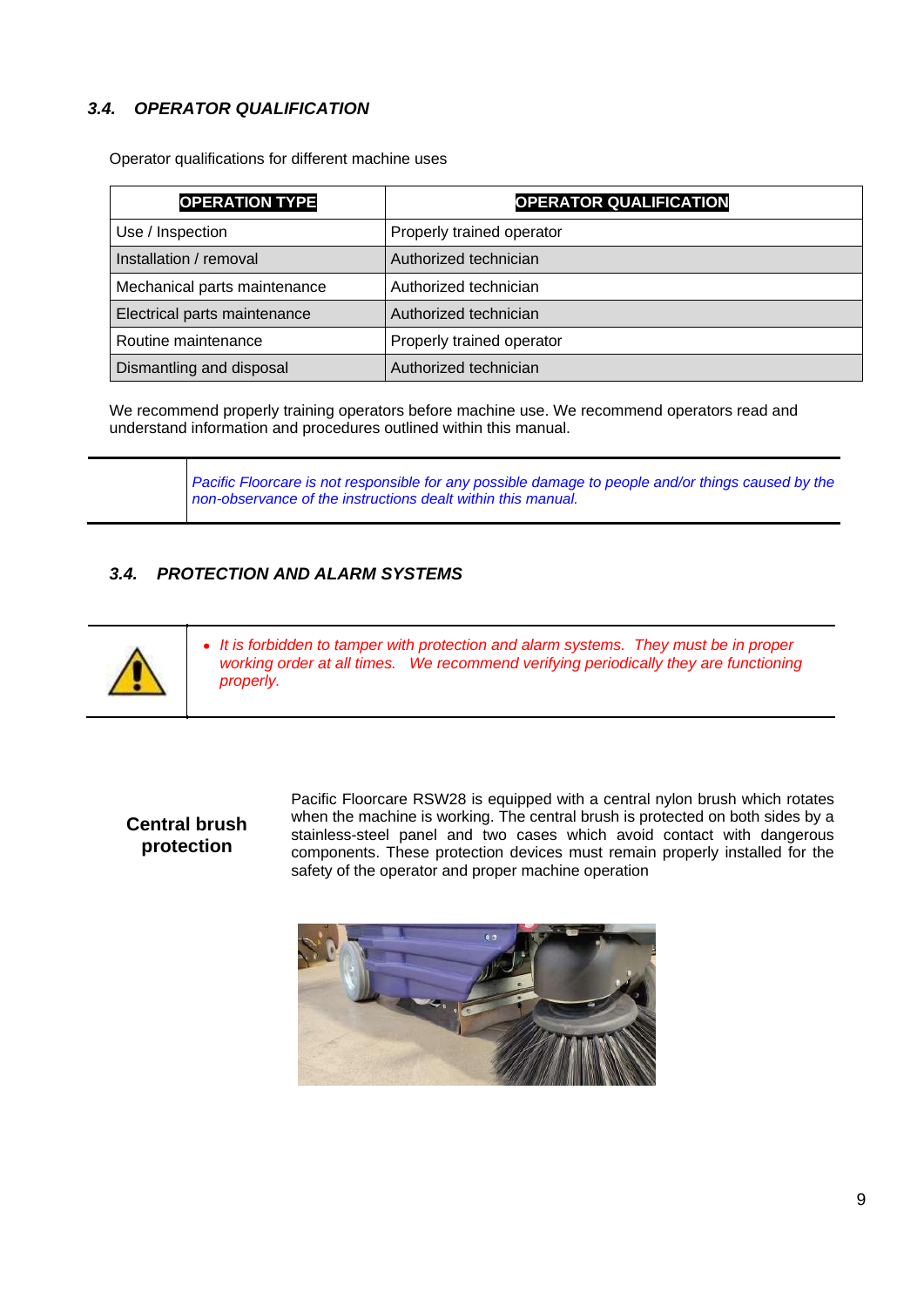## *3.5. SAFETY DEVICES*

The machine is equipped with the following safety devices.

• **Battery Plug** (picture 3.6), the same plug used for the battery charger. In case of emergency, this plug must be disconnected by lifting up on the plug's handle.

The operator must be trained about machine safety. Do not restore this safety system before the problem has been corrected. If it is necessary, ask for a technician's help.



#### *3.6. SAFETY DIAGNOSTIC ALERTS*

The RSW28 Rider Vacuum Sweeper is equipped with a system that flashes error codes on the battery charge indicator. The flash series will give the operator an indication of the error and the table below presents a solution to correct the error.

| No. of<br>flashes | <b>Description</b>                                                                      | <b>Solution</b>                                                                                                                                                                                                              |
|-------------------|-----------------------------------------------------------------------------------------|------------------------------------------------------------------------------------------------------------------------------------------------------------------------------------------------------------------------------|
| 1                 | The direction was set to forward prior to turning the<br>key switch to the on position. | Release the forward setting to stop this<br>signal. If this does not stop it; it may be<br>necessary to turn the machine off and                                                                                             |
|                   |                                                                                         | back on.                                                                                                                                                                                                                     |
| 2                 | Battery charge levels are too low or improper battery<br>installed.                     | Verify the battery charge level. If it is a<br>low reading, recharge the batteries.<br>Check that all electric connections are<br>secure. If the problem is not solved it<br>might be necessary to replace the<br>batteries. |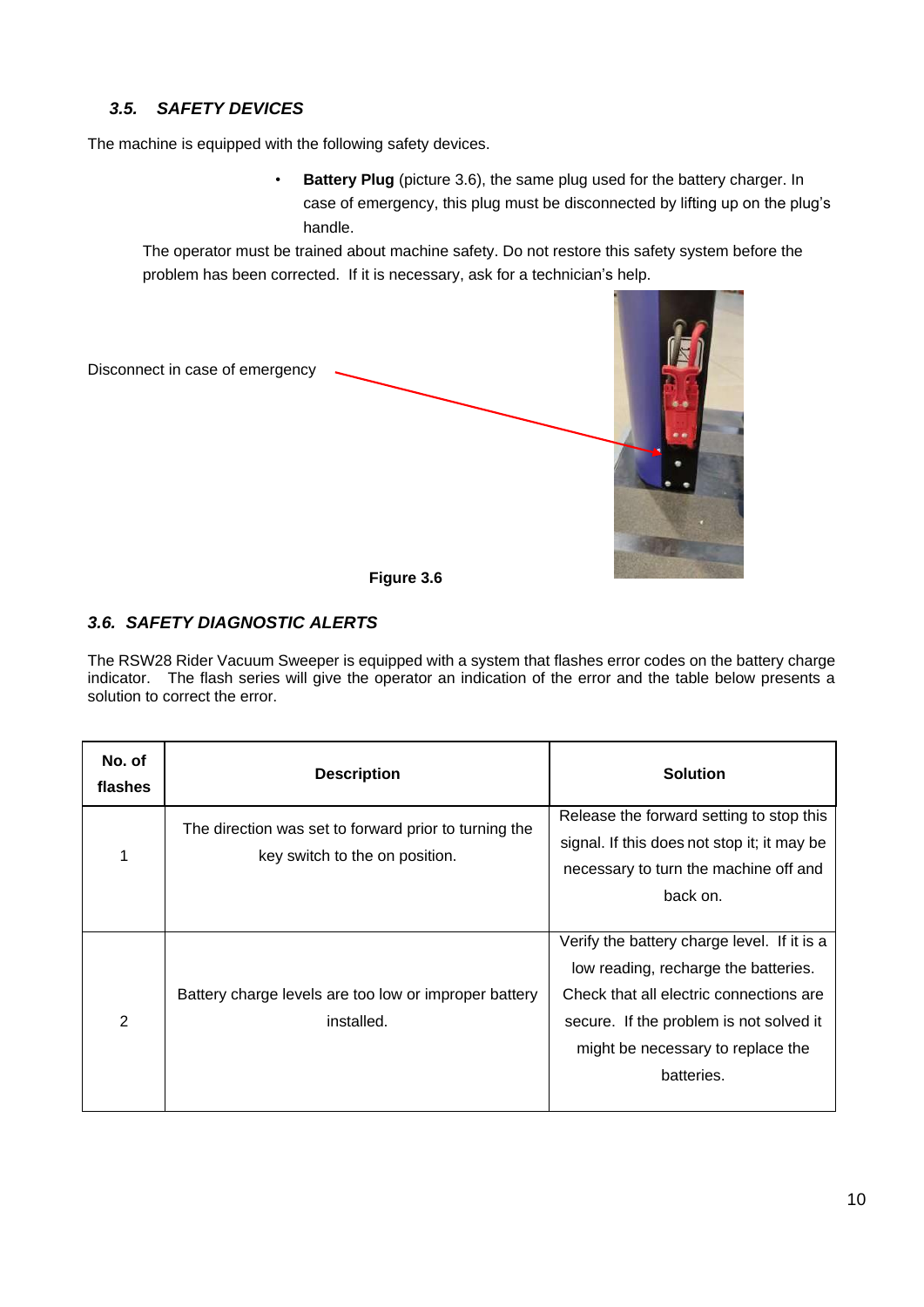| 3 | Not used.                                                                 |                                                                                                                              |
|---|---------------------------------------------------------------------------|------------------------------------------------------------------------------------------------------------------------------|
| 4 | Motor not connected or false contact on the motor<br>circuit.             | Check the connections of the motor, its<br>functionality and integrity. Check the<br>motor brushes and replace if necessary. |
| 5 | Fault inside the controller.                                              | Check the regulator.                                                                                                         |
| 6 | Faulty potentiometer.                                                     | Check the wiring of the potentiometer<br>and the integrity of it.                                                            |
| 7 | Temperature of the power circuit is too high.                             | Wait for the high temperatures to<br>subside.                                                                                |
| 8 | Motor is already running or machine is in motion when<br>trying to start. | Stop the vehicle first and then repeat.                                                                                      |
| 9 | Anomaly to the microcontroller software or hardware<br>problem.           | Try to turn off the vehicle. If the error<br>still appears, check the controller.                                            |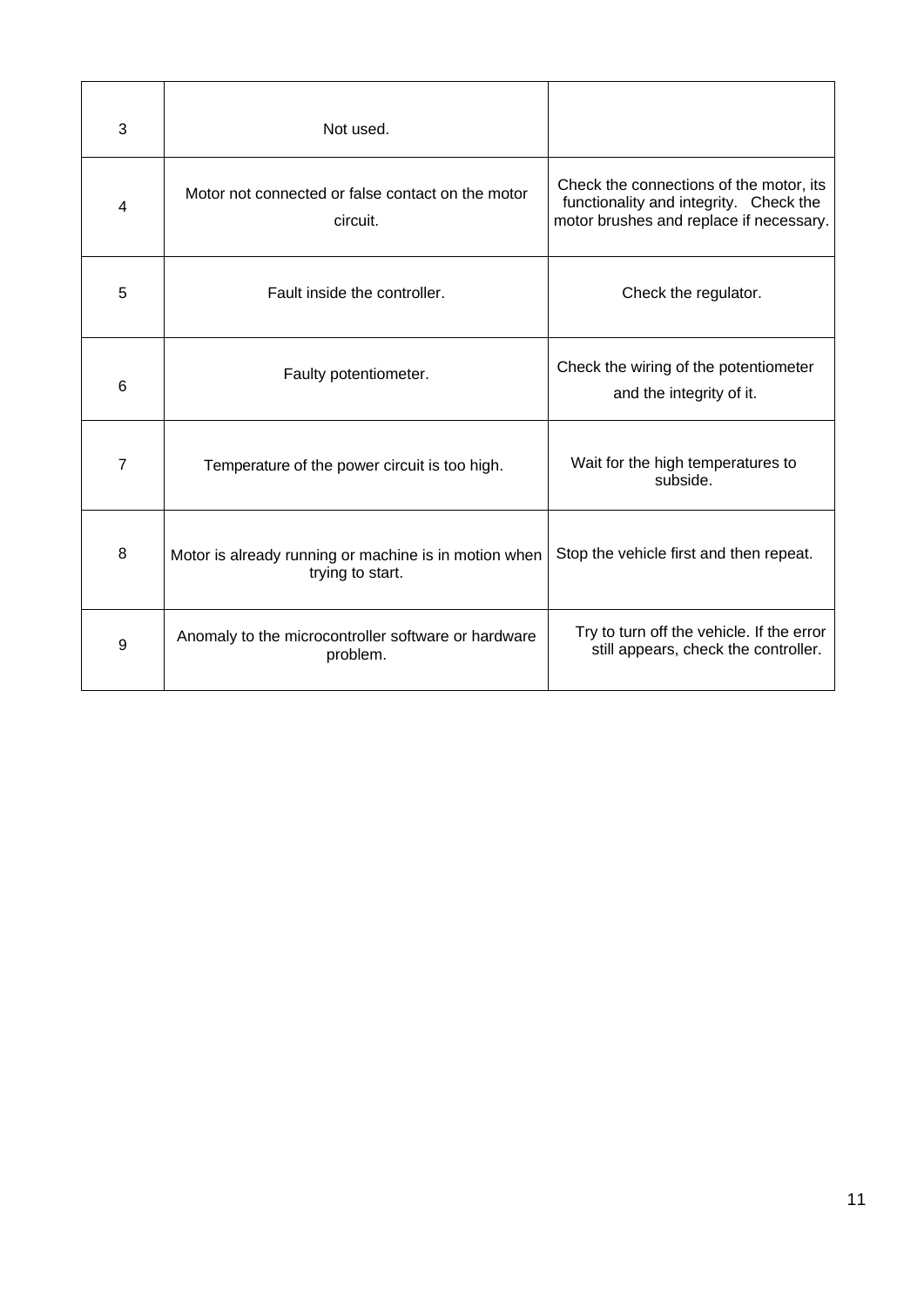## *3.7. DANGERS*

To reduce the risk associated with potential dangers, please adhere to the following:

Dangers and pinch points exist when performing the following maintenance:

- **When replacing the brushes**
- **When performing battery maintenance**

**All maintenance operations must be performed with the machine turned off.**

PACIFIC FLOORCARE realizes – starting from the design of the machine - all the dangers that can occur while the machine is operating in order to prevent or at least low the operator's accidents.

IMPORTANT: The machine must off and the key removed from the key switch.

## **Tipping Danger**

Tipping danger may happen:

 **During the normal use when the machine passes the gradient limits specified in this manual or when the machine is used on irregular surfaces.** 



**Do not operate the machine on sloping surfaces higher than 8% or surfaces with holes or depressions which might compromise the stability of the machine.**



*Pacific Floorcare shall not be held liable for accidents to persons or things when using the machine on surfaces that can compromise stability. The operator has to follow recommendations about environmental conditions in the areas where the work is to be performed.*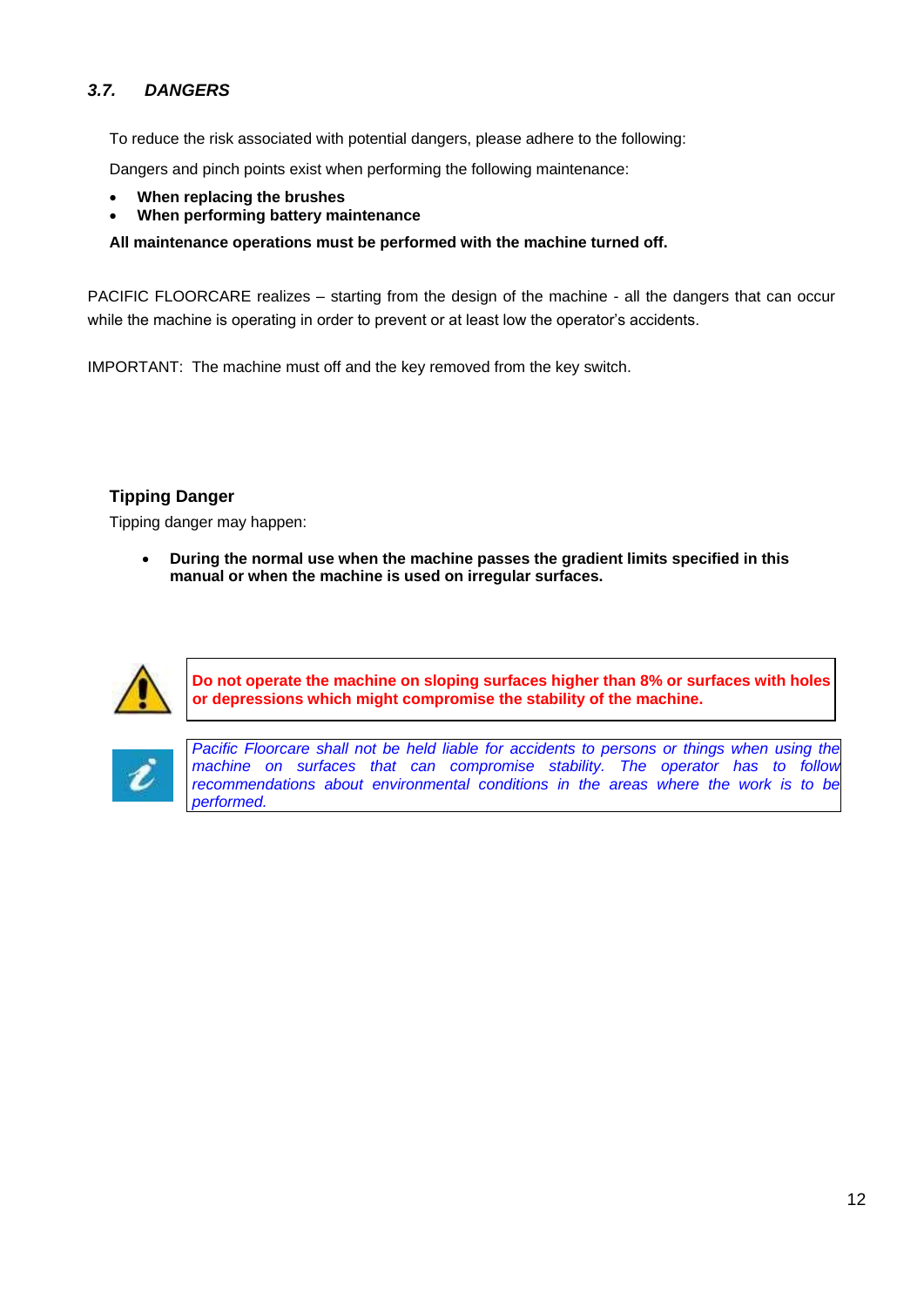## *3.8. SAFETY SIGNALS*

Safety signals include:

| <b>DANGERS</b>    | Signals are triangular shaped with black colored<br>in yellow field pictograms          |
|-------------------|-----------------------------------------------------------------------------------------|
| <b>PROHIBITED</b> | Signals are circular shaped with black colored in<br>white field red-crossed pictograms |

|  | What is it? | NEVER remove covers in which components are still moving.                                                                                                                                                                 |
|--|-------------|---------------------------------------------------------------------------------------------------------------------------------------------------------------------------------------------------------------------------|
|  | What to do  | In phase of installation/maintenance the machine must be turned off<br>and the ignition key removed from the control board. Do not operate<br>the machine with damaged, altered, missing or removed quards and<br>covers. |



| What is it? | This signal shows crushing or pinch dangers due to moving parts of<br>the machine.                                          |
|-------------|-----------------------------------------------------------------------------------------------------------------------------|
| What to do  | In phase of installation/maintenance the machine must be turned off<br>and the ignition key removed from the control board. |



*ALWAYS adhere to these alerts.*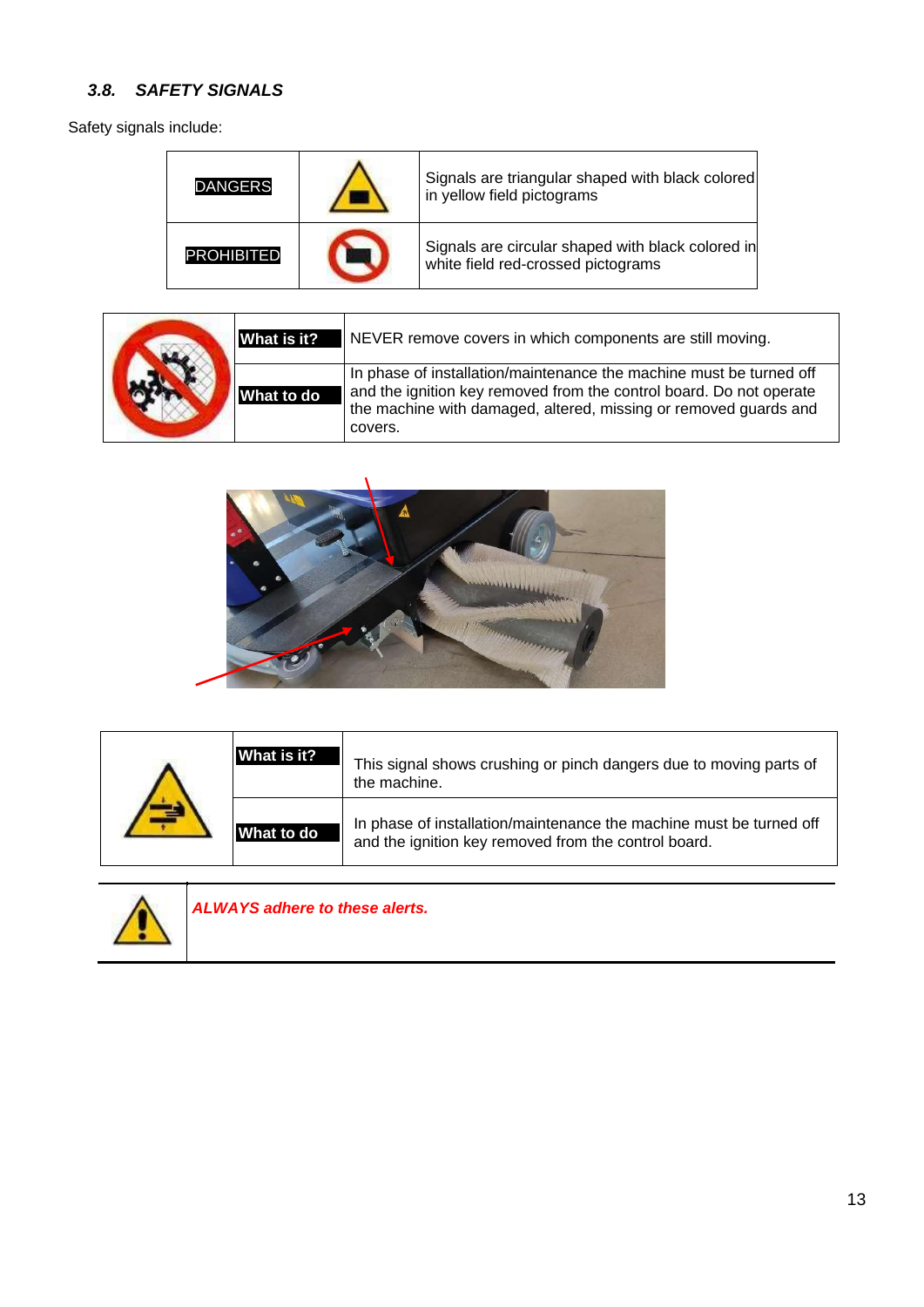| What is it? | <b>Explosion danger</b>                                                                              |
|-------------|------------------------------------------------------------------------------------------------------|
| What to do  | Only charge batteries in a well ventilated area and keep away from heat<br>and corrosive substances. |





| What is it? | Risk of crushing or pinching due to overturning of the recovery tank.                 |
|-------------|---------------------------------------------------------------------------------------|
| What to do  | Take extreme caution while working in the limited area of the battery<br>compartment. |



*Replace safety labels on the machine if they are damaged. Do not remove or tamper with labeling or safety systems.*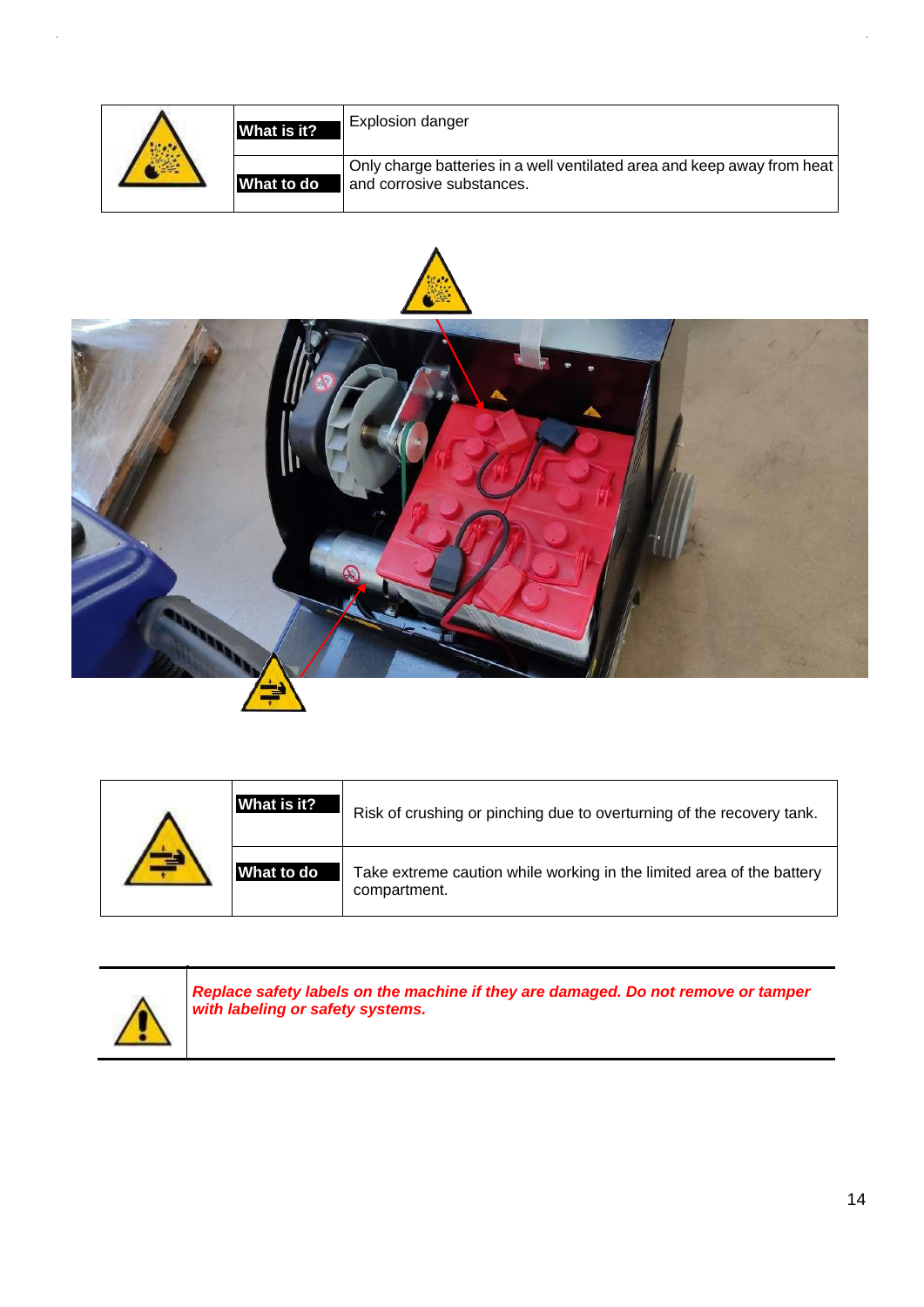## **4. INSTRUCTIONS FOR STARTING AND USE**

## *4.1. TRANSPORT AND HANDLING*

.

The RSW28 is shipped in specially designed packaging to ensure safe delivery. Figure 4.1 shows the center position indicated with a black arrow. Forklift tines must be placed in such a way as the black arrow is at the center of them. Use caution when moving and avoid stacking. If agreed upon to ship without packaging, please secure machine with straps and blocking. Do not transport in a manner where adverse weather or surroundings could damage the machine or packaging.







The machine must be handled with proper devices as stated in the scheme below.

Make always sure that the black arrow on the package is in the middle of the elevator forks or the straps. Anchorage and/or strapping points are set up in order to keep the machine on balance during the transport.

| <b>PACKAGE</b>                           | <b>HANDLING EQUIPMENT</b> | PIC.    |
|------------------------------------------|---------------------------|---------|
| Carton box or plywood box on a<br>pallet | Fork elevator             | Nr. 4.2 |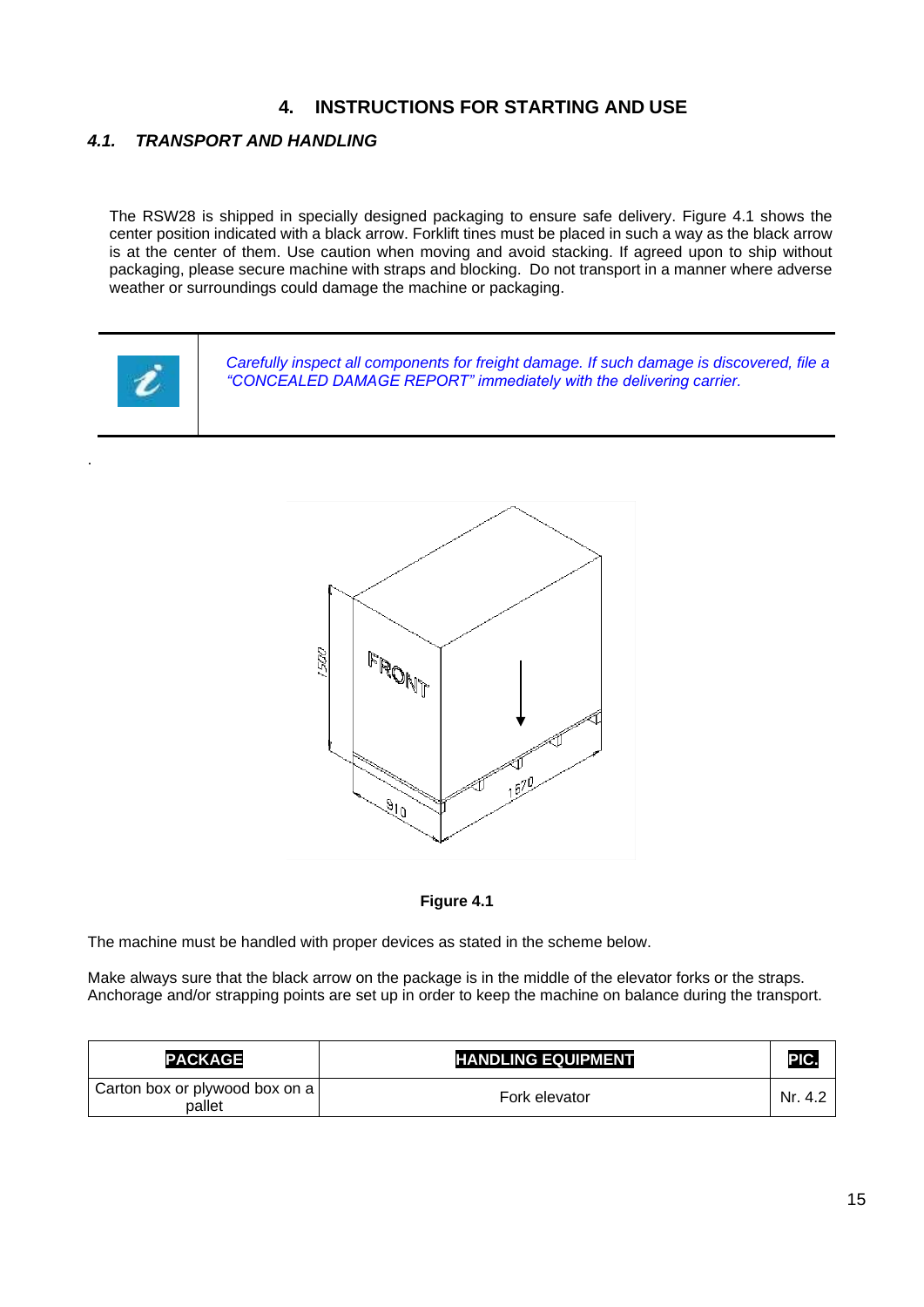

ł

*When handling the machine, ensure the load is balanced and secure. Avoid handling on uneven surfaces.*

*Machine dimensions and mass are explained in section 2.3. We strongly recommend authorized personnel for handling operations.*

#### LOADING SYSTEM





## *4.2. STORAGE*

In case the machine is not immediately installed, it has to be kept in a dry and secure. Humidity must be lesser than 80 % and storage temperature between 37° F to 113° F (3° C  $\leq$  t  $\leq$  + 45 °C).

#### *4.3. UNPACKING THE MACHINE*

- $\triangleright$  Carefully cut off the banding
- $\triangleright$  Take away on the base of the carton the clips that keep it secure to the pallet.
- $\triangleright$  Where plywood is, take away the clips on both sides and at the base of eachpanel.
- $\triangleright$  Cut off the clips that secure the machine.
- $\triangleright$  Place the machine at ground level.

#### *4.4 HANDLING AN UNPACKED MACHINE*

- $\triangleright$  Check the machine and install the batteries if not installed.
- $\triangleright$  To transport the machine, remove the battery cables, the brushes and the squeegee. If available, we recommending using the original packaging to transport.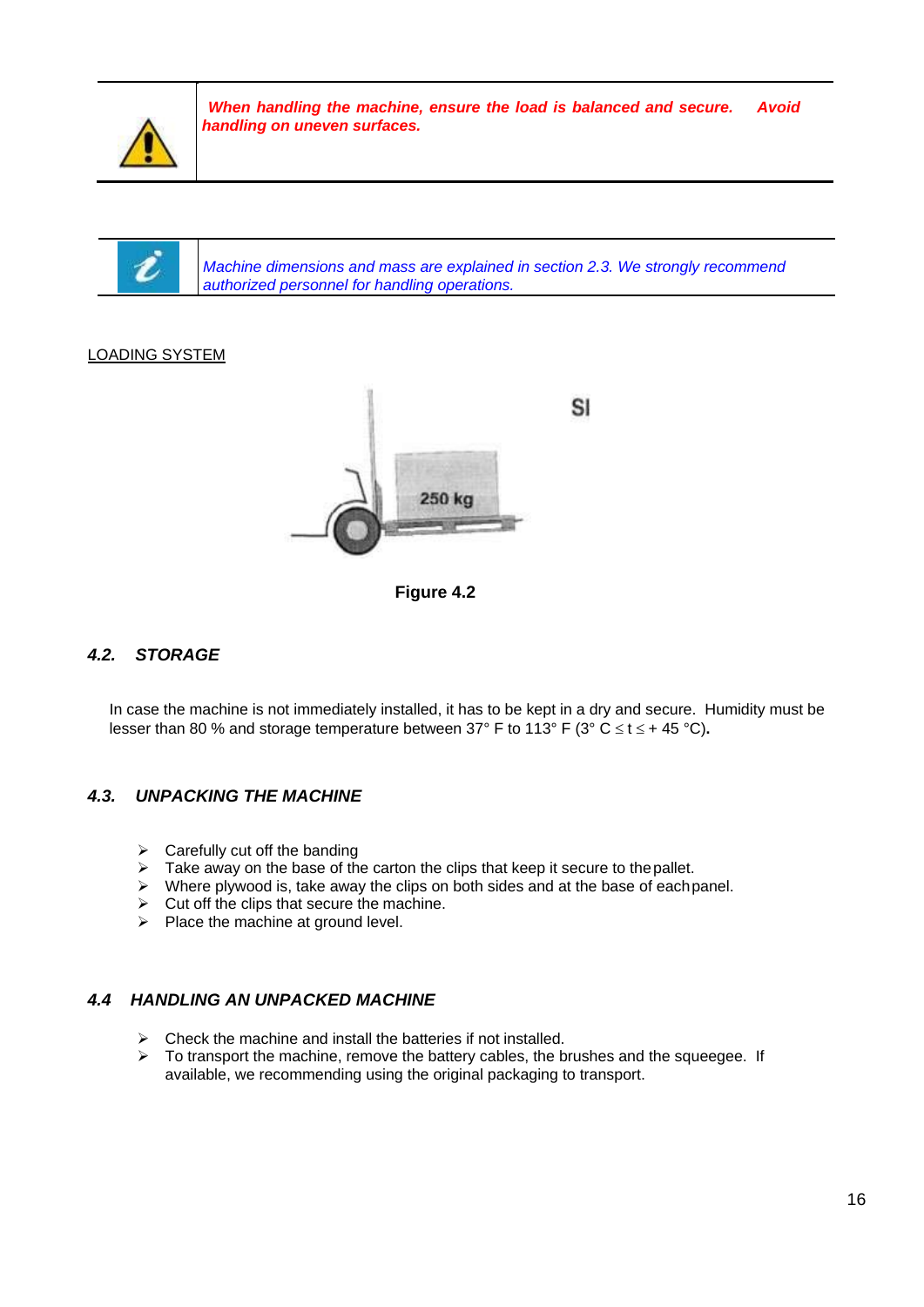## *4.5. INSTALLATION*



*The installation must be done by authorized personnel.*

#### **4.5.1 BATTERY INSTALLATION**

Please follow the instructions below to install the batteries:

- $\triangleright$  The battery compartment is under the seat
- $\triangleright$  Lift the seat cover to expose the battery compartment (Figure 4.5.1 detail 1)
- $\triangleright$  Install the batteries into the battery compartment (Figure 4.5.1 detail 2) and make sure there is no damage to the battery housings
- $\triangleright$  Ensure all connections and terminals are clean
- $\triangleright$  Use the handles on the batteries to move them



**Figure 4.5.1**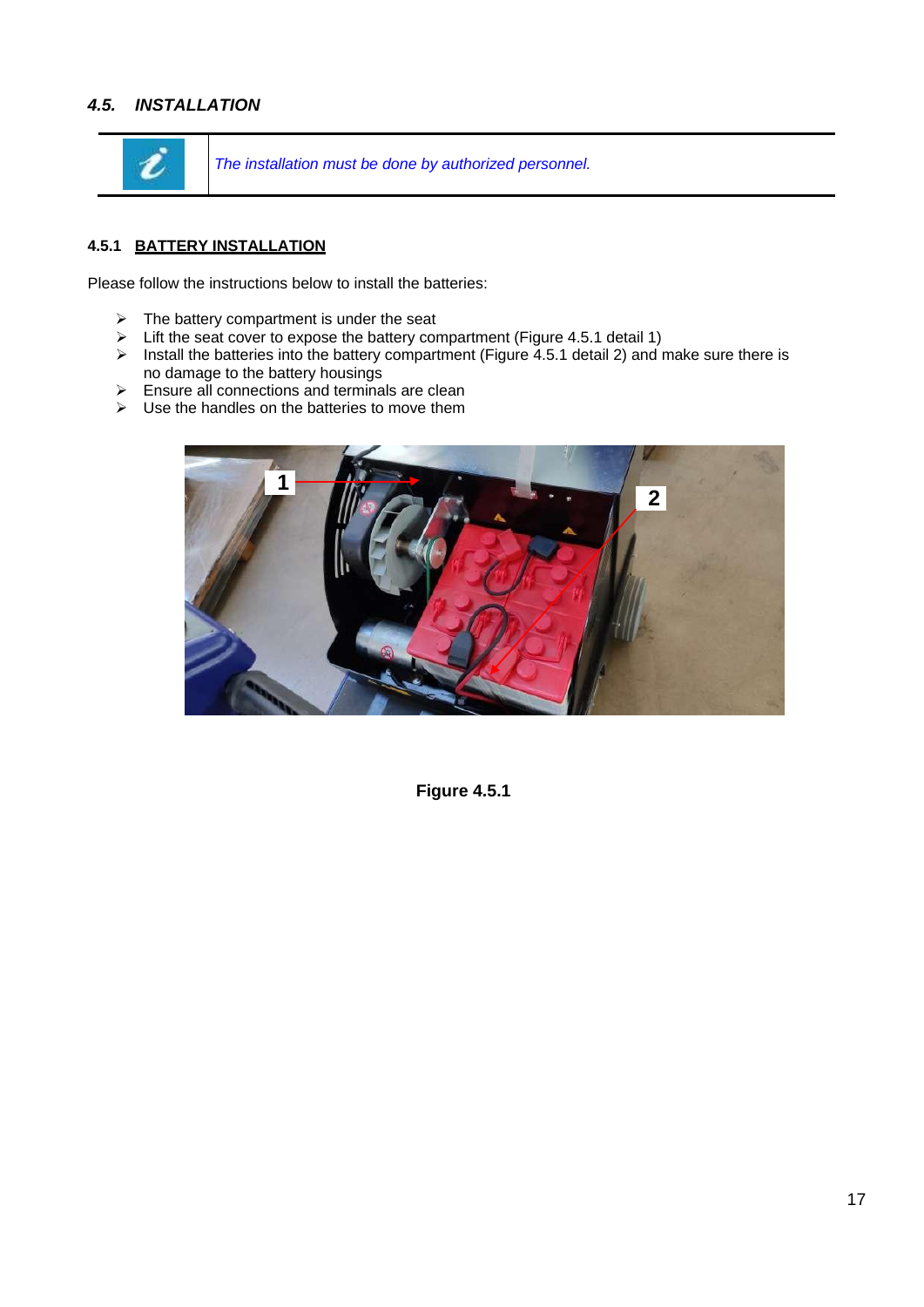## *4.6. CONTROL DEVICES*

## **4.6.1. Control Panel**

The control panel controls the main functions of the machine. (Figure 4.6).



**Figure 4.6**

| POS.           | <b>IMAGE</b>  | <b>FUNCTION</b>                  |
|----------------|---------------|----------------------------------|
| 1              |               | <b>SAFETY DIAGNOSTIC</b>         |
| $\overline{2}$ | <b>ON/OFF</b> | <b>KEY SWITCH</b>                |
| 3              |               | <b>FORWARD-REVERSE</b>           |
| 4              |               | <b>BATTERY CHARGER INDICATOR</b> |
| 5              |               | <b>FILTER SHAKER</b>             |
| 6              |               | <b>HORN</b>                      |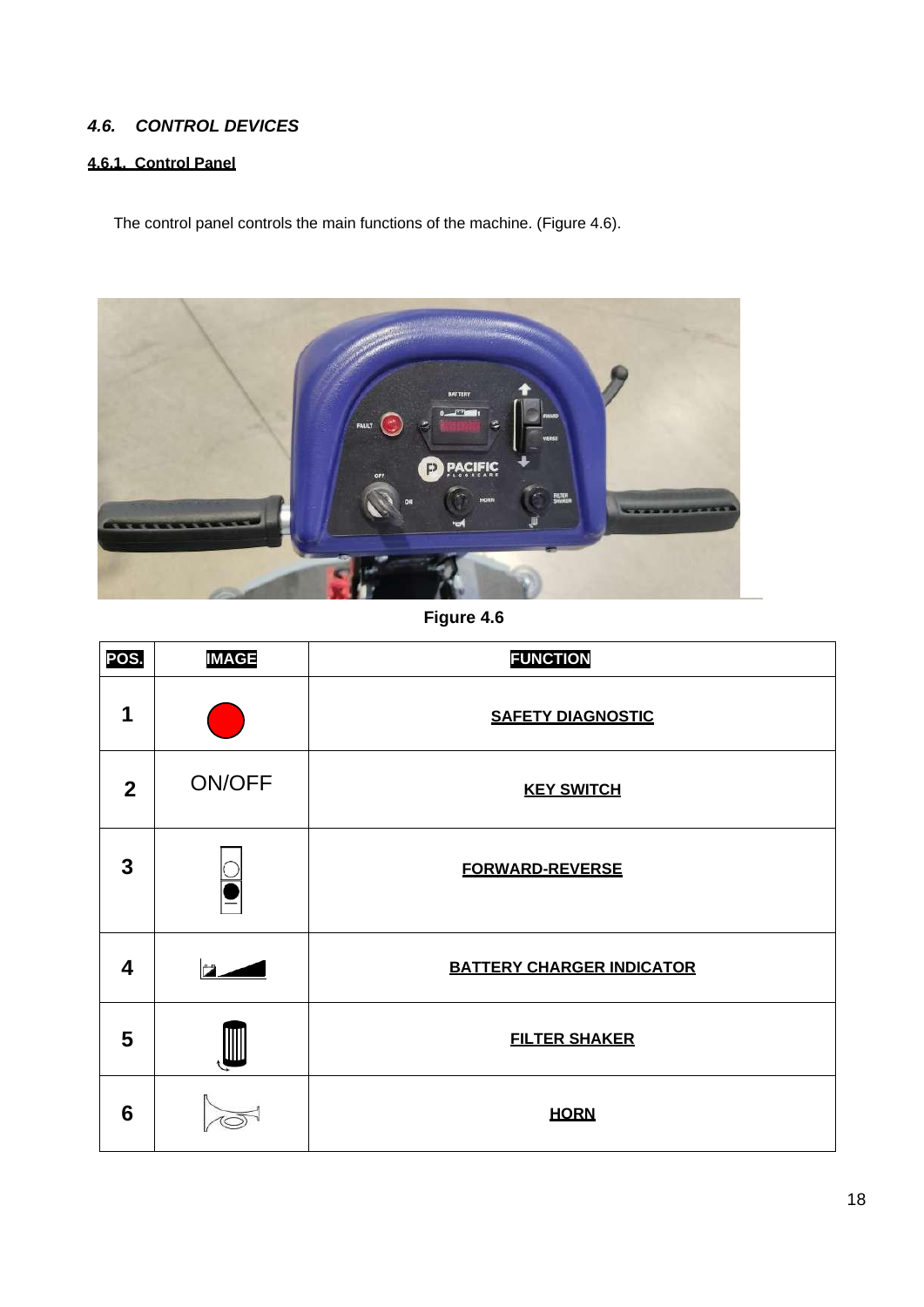## *4.7. FUNCTIONS*

Turn the key to the on position and lower both the side and the central brushes with the brush control levers (Figure 4.7).

Brushes will start working when forward motion begins. Drive the machine at a consistent speed while sweeping.

Always keep filter clean to ensure proper operation. Use the filter shaker regularly by using the switch on the control panel (Figure 4.6).



*Before proceeding with operation, please ensure all guards and protections are installed and functioning properly.*

#### **4.7.1 LEVERS & PEDALS**

This machine is equipped with following operational levers:

 $\triangleright$  Accelerator lever located on the right side of the operator control handles. To operate, toggle the Forward / Reverse switch and slowly squeeze the accelerator using the right hand.



*The accelerator lever starts the vacuum motor and brushes of the RSW28.*

- $\triangleright$  Side brush control lever (picture 4.7 detail 1): push the lever down and the side brush will lower to the floor.
- $\triangleright$  Central main brush control lever (picture 4.7 detail 2): push the lever down and the central main brush will lower to the floor.
- $\triangleright$  Flap pedal lever (picture 4.7 detail 3): press the flap lever with the left foot and bottom flap is raised.







**2**

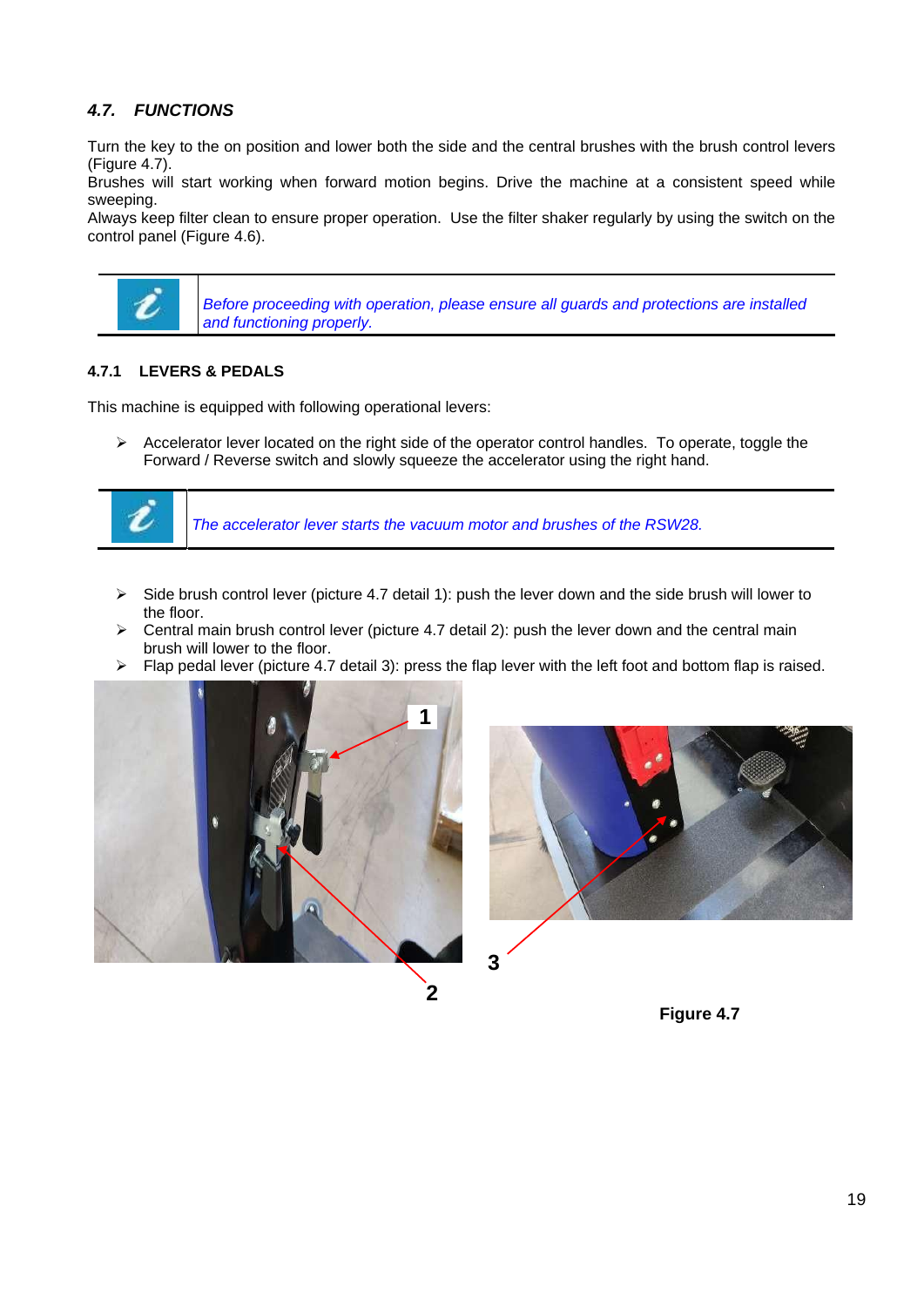#### **4.7.2 MAIN BRUSH REPLACEMENT**

- $\triangleright$  Remove the key from the ignition key switch.
- $\triangleright$  Remove the plastic protection guard on the left side of the machine.
- $\triangleright$  Remove the panel protection in order to reach the main brush.
- $\triangleright$  Remove the brush support.
- $\triangleright$  Replace the brush. Follow the instructions in reverse order.



**Figure 4.7.2a**



**Figure 4.7.2b**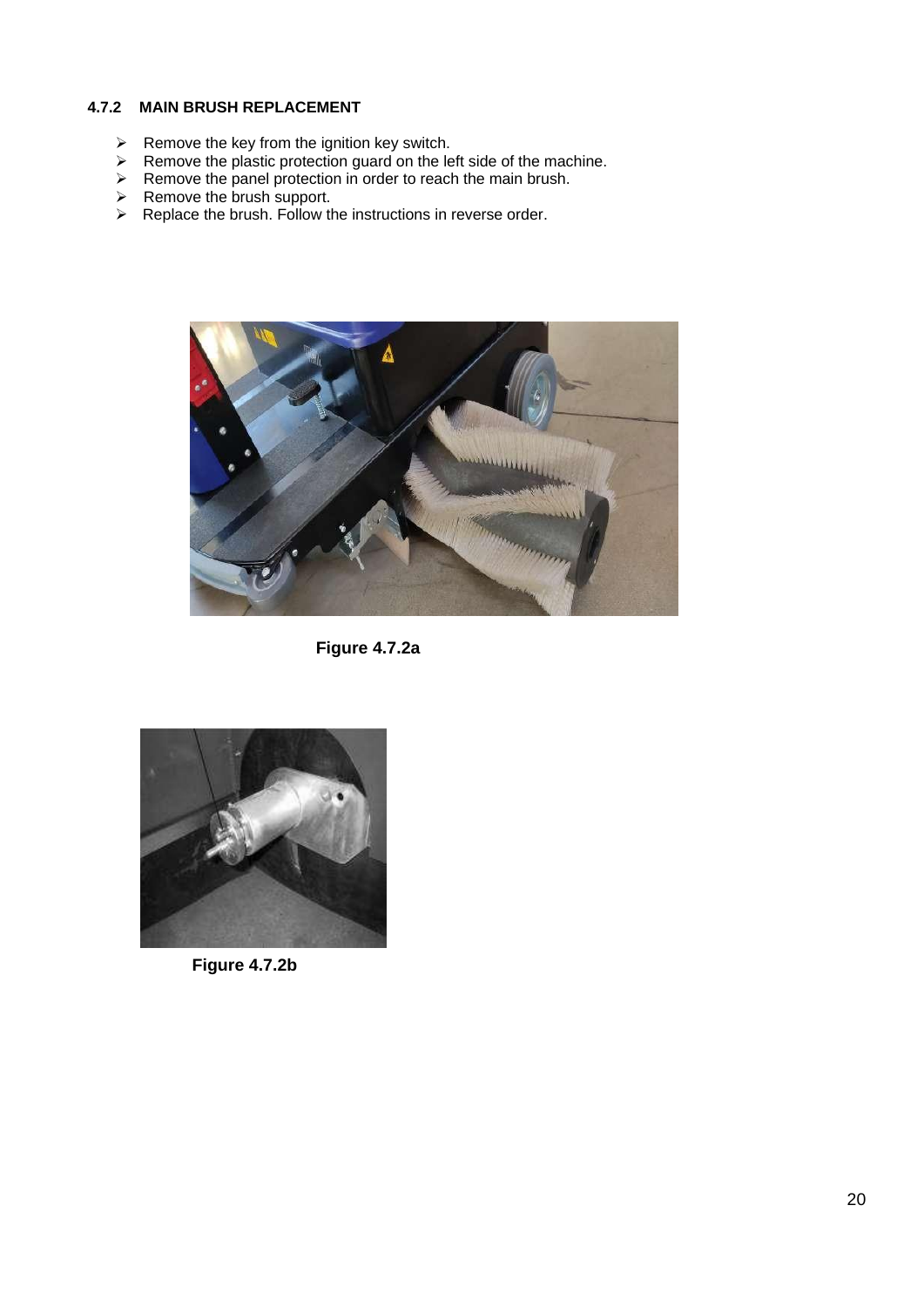#### **4.7.3 SIDE BRUSH REPLACEMENT**

- $\triangleright$  Remove the key from the ignition key switch.
- $\triangleright$  Raise the side brush with the brush control lever as described in section 4.7.1.
- Remove all the screws that secure the side brush from the top of the center hub (picture 4.7.3 detail 1).
- $\triangleright$  Replace the brush; Follow the instructions in reverse order.



#### **Figure 4.7.3**

#### **4.7.4 WASTE HOPPER**

- $\triangleright$  Remove the key from the ignition key switch.
- $\triangleright$  Release the clamp that holds the recovery tank to the machine (picture 4.7.4 detail 1).
- $\triangleright$  Pull back on the waste hopper tank to separate it from the machine.
- $\triangleright$  The waste hopper has wheels to easily move to empty it (picture 4.7.4 detail 2).
- $\triangleright$  Follow the instructions in reverse order to replace the hopper.





**Figure 4.7.4**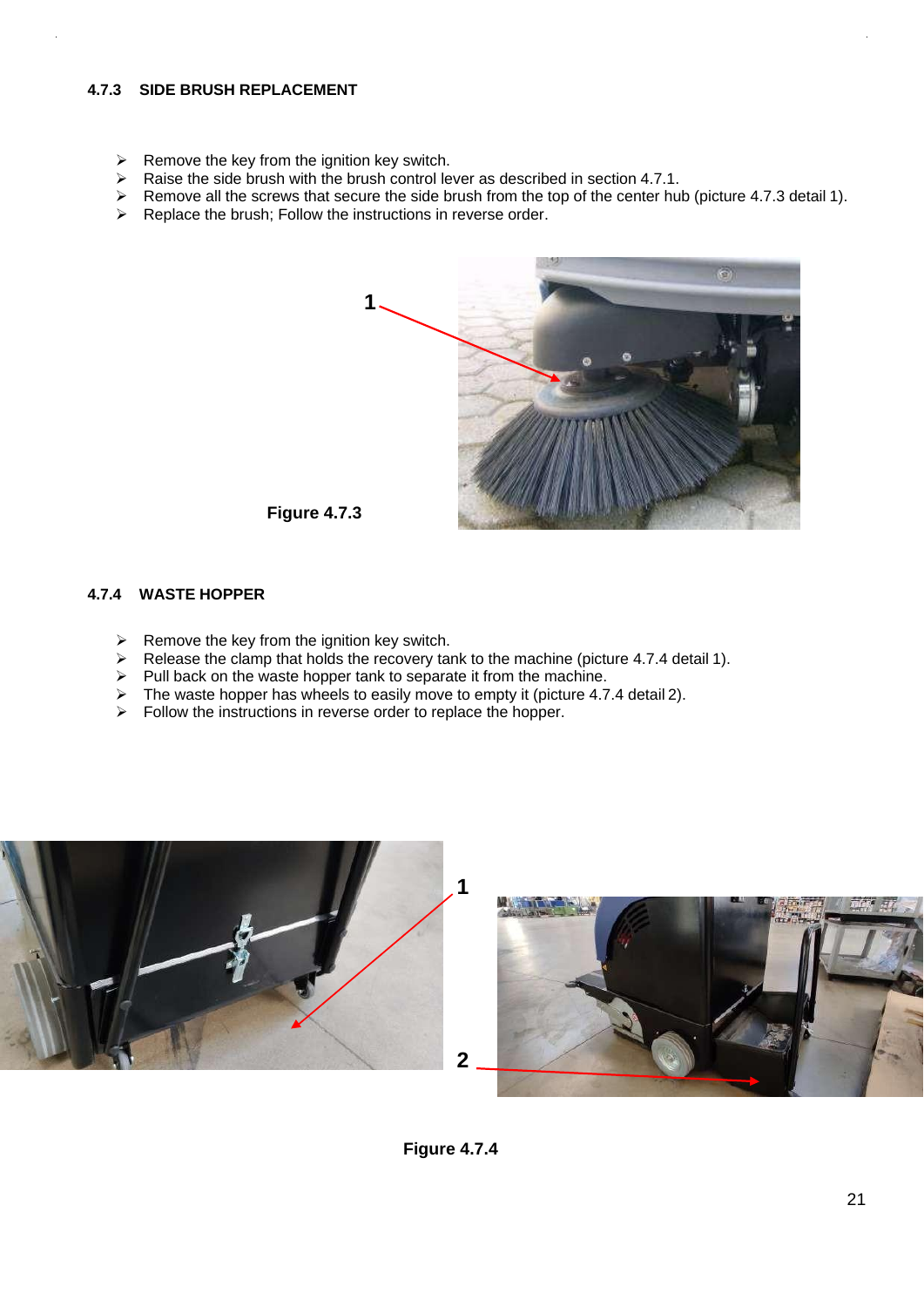#### **4.7.5 VACUUM MOTOR MAINTENANCE**

Regularly check the operation and efficiency of the vacuum motor.

Accessing the vacuum motor:

- $\triangleright$  Remove the key from the ignition key switch.
- $\triangleright$  Lift the seat cover to expose the battery compartment and vacuum motor (figure 4.7.5 detail 1).
- $\triangleright$  Disconnect the vacuum motor plug (figure 4.7.5 detail 2).
- $\triangleright$  Remove vacuum motor (figure 4.7.5 detail 3).
- $\triangleright$  Perform the necessary maintenance.
- $\triangleright$  Follow the instructions in reverse order to replace the vacuum motor.





**Figure 4.7.5**

#### **4.7.6 FILTER SHAKER MAINTENANCE**

It is important to run the filter shaker to ensure the filter stays clean and the machine is running efficiently.

- Example the key from the ignition key switch  $\geq$  Lift the seat cover to expose the battery com
- Lift the seat cover to expose the battery compartment and filter shaker housing (figure 4.7.6 detail 1)
- $\triangleright$  Remove the protection panel (figure 4.7.6 detail 2)
- $\triangleright$  Remove the four knobs (figure 4.7.6 detail 3) and pull the filter shaker motor out
- $\triangleright$  The filter is now accessible for maintenance
- $\triangleright$  Follow the instructions in reverse order to complete the filter shaker maintenance



**Figure 4.7.6**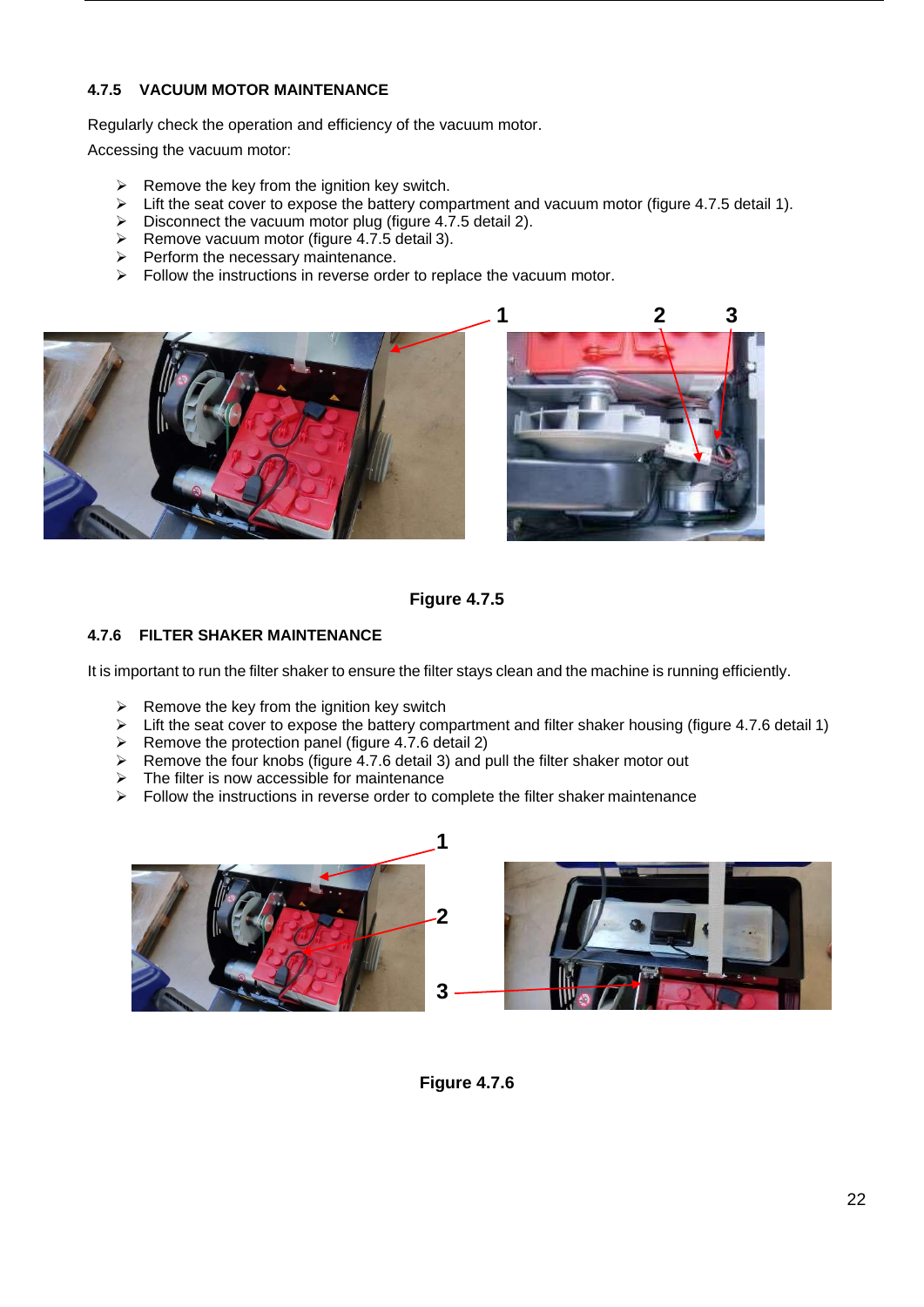## **5. MAINTENANCE**

## *5.1. MAINTENANCE TABLE*

It is essential to perform scheduled routine maintenance. Use the table below as a reference.



 *Service and maintenance should be performed by authorized personnel only. For assistance and spare parts contact Pacific Floorcare.*

| <b>OPERATION</b> | <b>INTERVENTION</b>                                                                                | <b>HOW OFTEN</b> |
|------------------|----------------------------------------------------------------------------------------------------|------------------|
|                  | Clean the recovery tank                                                                            |                  |
| Cleaning         | Do not use corrosive substances                                                                    | Daily            |
|                  | Check the suction hoses<br>⋗                                                                       | Weekly           |
|                  | Check the rubber suction blades of the<br>↘<br>central brush<br>Check the battery water level<br>⋗ | Every 15 days    |
|                  | Check the vacuum motor<br>↘                                                                        | Every month      |
| Check up         | Check the breaking system<br>⋗                                                                     | Every 3 months   |
|                  | Check the connection of the battery cables<br>⋗                                                    | Every 6 months   |
|                  | Check the brushes of each motor<br>➤                                                               | Every year       |
|                  | Check the safety devices<br>⋗<br>Check the electric system                                         | Every year       |

#### *5.2 BATTERY MAINTENANCE*

The battery meter on the control panel will inform the operator of the current status of the battery:

- Green light: Battery level near 100%
- $\triangleright$  Yellow light: Battery level near 50%
- $\triangleright$  Red light: Battery level low

| The operator must keep the battery compartment open during the battery recharge cycle.                                                                                                                        |
|---------------------------------------------------------------------------------------------------------------------------------------------------------------------------------------------------------------|
| Do not use flames and/or smoke near the batteries<br>Use extreme caution so there no exposure to battery acid<br>Keep sparks away from the batteries<br>➤<br>Do not invert / reverse battery polarities.<br>➤ |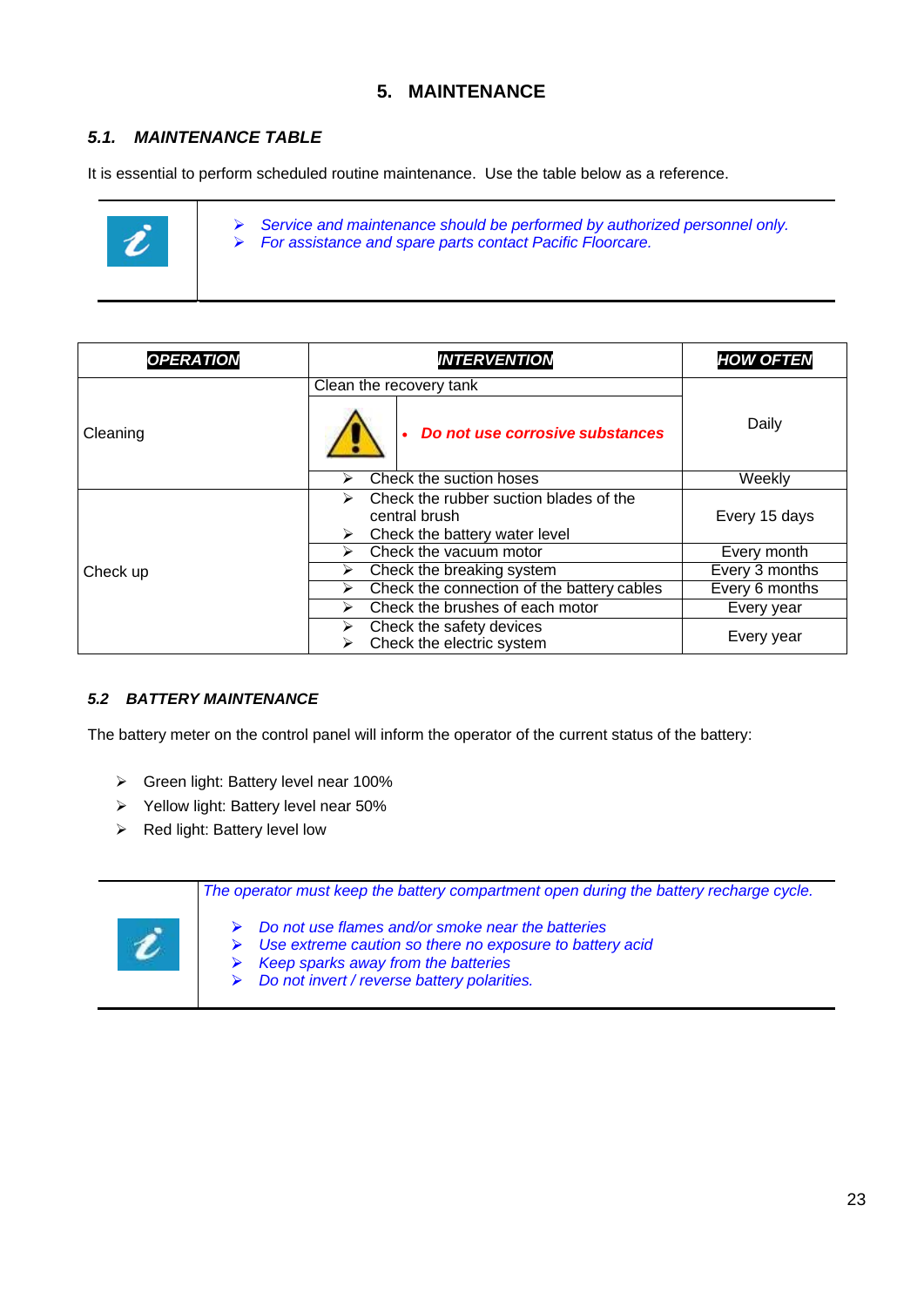#### *5.2.1 BATTERY WATER LEVELS*

In order to check the batteries water levels follow the steps below:

- $\triangleright$  By means of a hydrometer draw a small quantity of electrolyte so that the floater reaches the surface
- $\triangleright$  Make sure that the float inside the hydrometer is not blocked
- $\triangleright$  Before taking a new measurement, fill the batteries with distilled water (section 5.2.2) and wait until the water levels become uniform in the cells.

#### *5.2.2 FILLING BATTERIES*

- $\triangleright$  Using only distilled water, fill each battery cell before the recharging. The water inside the batteries must be 1/4" or 6 mm over the plates
- $\triangleright$  Repeat this operation every time the levels decrease. Check weekly.

#### *5.2.3 CHARGING*

It is not necessary to recharge the batteries if the hydrometry, after a work day, is not under 1.24 (28 Bè). Ideal temperatures should not exceed 113°F or 45°C. If the electrolyte temperature increases more than 50/54°F or 10/12°C relative to the outside temperature, the batteries can be overcharged.

#### *5.2.4 INACTIVE BATTERIES*

Inactive batteries will lose their charge automatically over time. If batteries will be idle for a period of time, perform the following:

- $\triangleright$  Charge the batteries once a month with a 'final' stream intensity until gas is spread and the batteries voltage and weight are constant for 3-4 hours. This operation has to be done even if the absolute weight is high;
- $\triangleright$  Keep the batteries in a dry place away from potential hazards.

#### *5.2.5 DISPOSAL*

Recycle or dispose of batteries in accordance to local and federal laws.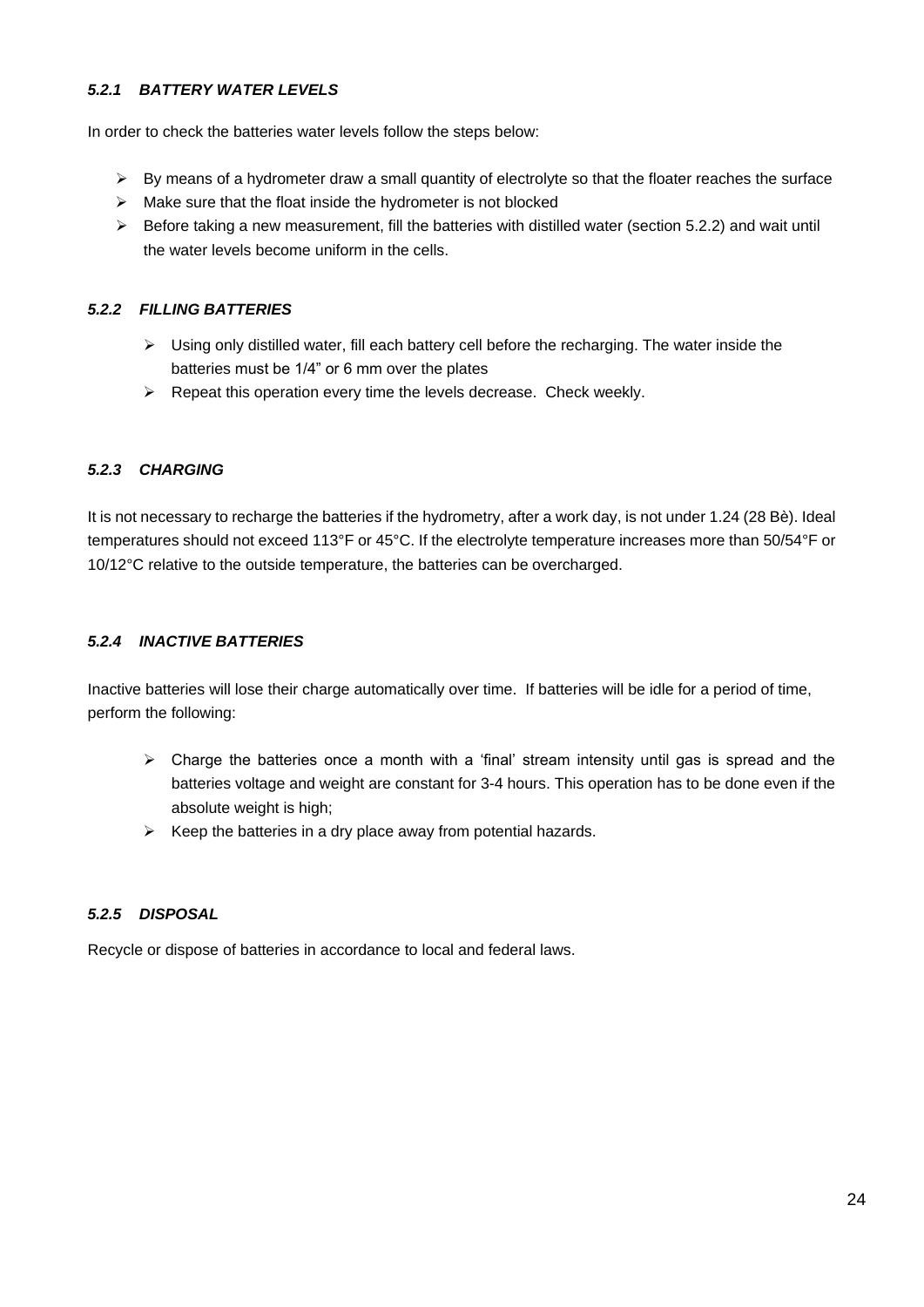#### *5.3 CHECKING THE ELECTRICAL SYSTEM*

The electrical system must be checked every two years. Immediately replace any defecting, worn or damaged components.

Do not continue to use the machine unit the repairs are completed by authorized personnel.



 *All maintenance and repairs must be done by authorized personnel.*

#### *5.4 TESTING SCHEDULE*

| <b>Check</b>            | <b>Frequency</b> | <b>Performed by</b> |  |
|-------------------------|------------------|---------------------|--|
| Safety devices          | 2 years          | Trained technician  |  |
| Electric system         | 2 years          | Trained technician  |  |
| Braking system          | 3 months         | Trained technician  |  |
| Check up                | 5 years          | Trained technician  |  |
| Recovery tank           | Daily            | Operator            |  |
| Vacuum filter           | Daily            | Operator            |  |
| Suction hoses           | Weekly           | Operator            |  |
| Batteries water level   | Weekly           | Operator            |  |
| <b>Batteries cables</b> | 6 months         | Trained technician  |  |
| Motor brushes           | Every year       | Trained technician  |  |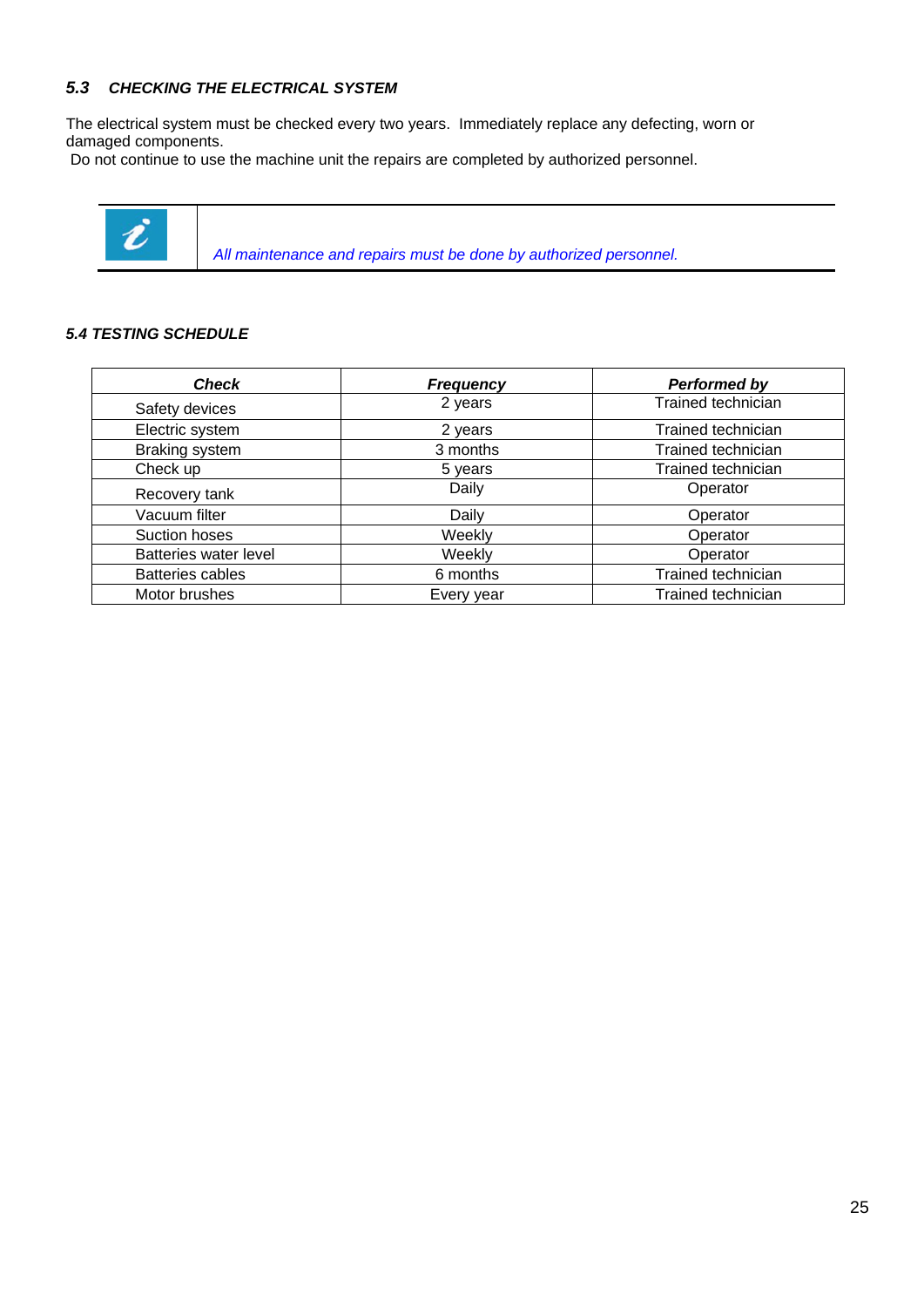## *5.5 MAINTENANCE LOG*

| DATE | <b>NAME</b> | <b>NOTES</b> | <b>INITIALS</b> |
|------|-------------|--------------|-----------------|
|      |             |              |                 |
|      |             |              |                 |
|      |             |              |                 |
|      |             |              |                 |
|      |             |              |                 |
|      |             |              |                 |
|      |             |              |                 |
|      |             |              |                 |
|      |             |              |                 |
|      |             |              |                 |
|      |             |              |                 |
|      |             |              |                 |
|      |             |              |                 |
|      |             |              |                 |
|      |             |              |                 |
|      |             |              |                 |
|      |             |              |                 |
|      |             |              |                 |
|      |             |              |                 |
|      |             |              |                 |
|      |             |              |                 |
|      |             |              |                 |